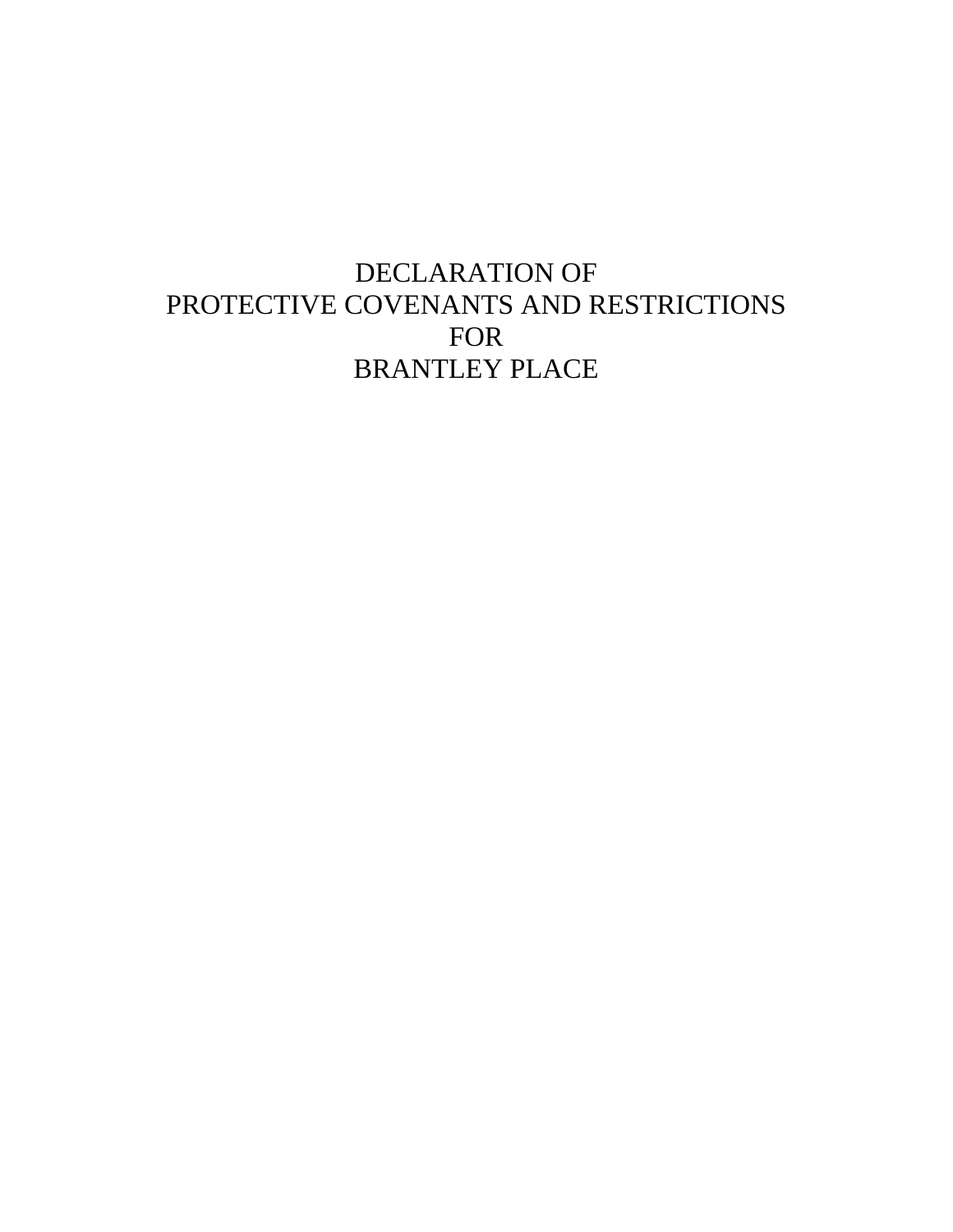# DECLARATION OF PROTECTIVE COVENANTS AND RESTRICTIONS **FOR BRANTLEY PLACE**

# **TABLE OF CONTENTS**

| Section 1.         |                                                                   |     |
|--------------------|-------------------------------------------------------------------|-----|
| Section 2.         |                                                                   |     |
| Section 3.         |                                                                   |     |
| Section 4.         |                                                                   |     |
| Section 5.         |                                                                   |     |
| Section 6.         |                                                                   |     |
| Section 7.         |                                                                   |     |
| Section 8.         |                                                                   |     |
| Section 9.         |                                                                   |     |
| Section 10.        |                                                                   |     |
| Section 11.        |                                                                   |     |
| Section 12.        |                                                                   |     |
| Section 13.        |                                                                   |     |
| Section 14.        |                                                                   |     |
| Section 15.        |                                                                   |     |
| Section 16.        |                                                                   |     |
| Section 17.        |                                                                   |     |
| Section 18.        |                                                                   |     |
| Section 19.        |                                                                   | . 7 |
| Section 20.        |                                                                   |     |
| Section 21.        |                                                                   |     |
| <b>ARTICLE II-</b> | PROPERTY SUJECT TO THIS DECLARATION AND ADDITIONS TO THE PROPERTY |     |
| Section 1.         |                                                                   |     |
| Section 2.         |                                                                   |     |
| Section 3.         |                                                                   |     |
|                    |                                                                   |     |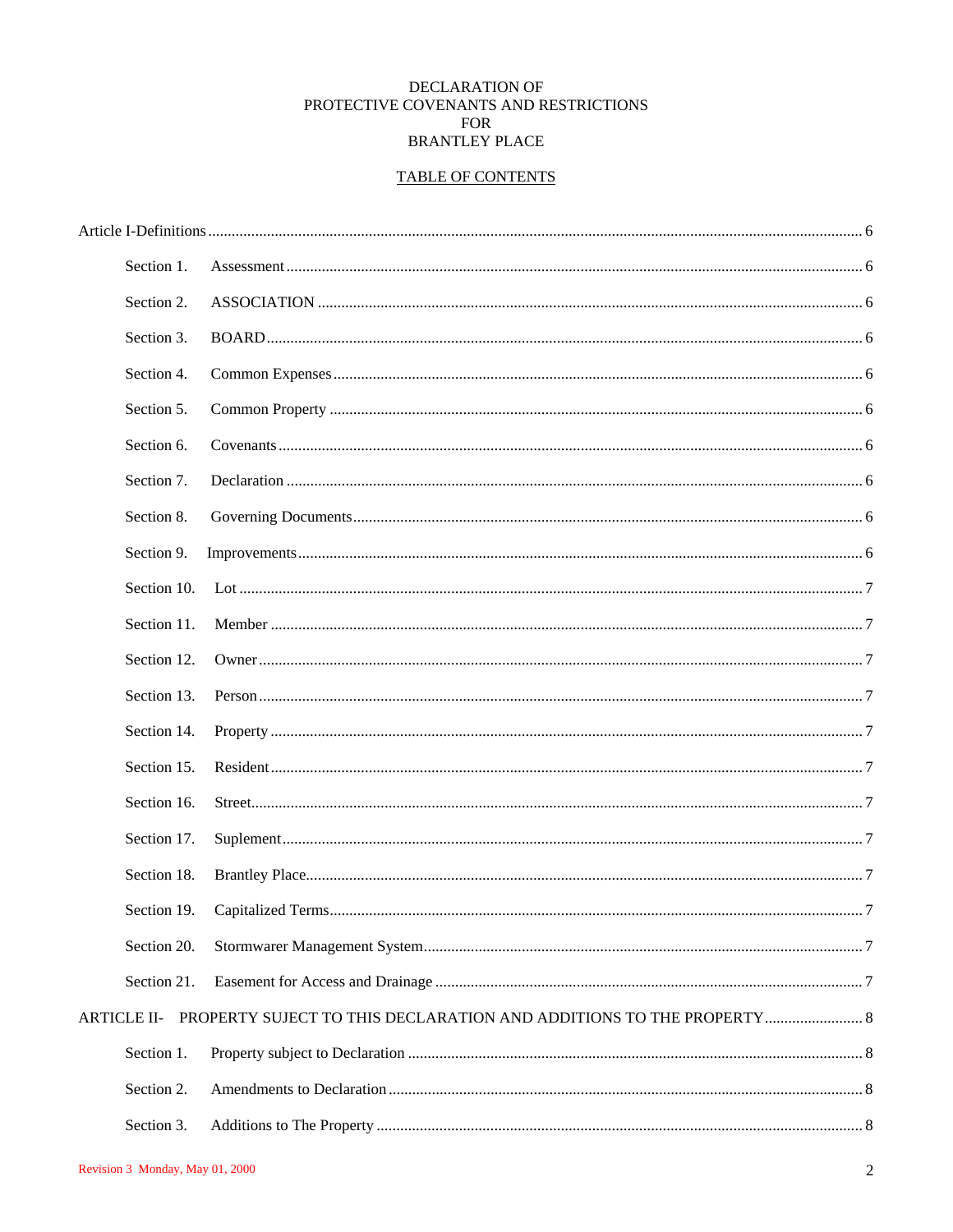| <b>ARTICLE III-</b> |                                                                                                  |  |
|---------------------|--------------------------------------------------------------------------------------------------|--|
| Section 1.          |                                                                                                  |  |
| Section 2.          |                                                                                                  |  |
| Section 3.          |                                                                                                  |  |
| ARTICLE IV-         |                                                                                                  |  |
| Section 1.          |                                                                                                  |  |
| Section 2.          |                                                                                                  |  |
| Section 3.          |                                                                                                  |  |
| Section 4.          |                                                                                                  |  |
|                     |                                                                                                  |  |
| Section 1.          |                                                                                                  |  |
| Section 2.          |                                                                                                  |  |
| Section 3.          |                                                                                                  |  |
| Section 4.          |                                                                                                  |  |
| Section 5.          |                                                                                                  |  |
| Section 6.          |                                                                                                  |  |
| Section 7.          |                                                                                                  |  |
| Section 8.          |                                                                                                  |  |
| Section 9.          |                                                                                                  |  |
|                     |                                                                                                  |  |
| Section 1.          |                                                                                                  |  |
| Section 2.          |                                                                                                  |  |
| Section 3.          |                                                                                                  |  |
| Section 4.          |                                                                                                  |  |
| Section 5.          |                                                                                                  |  |
| Section 6.          |                                                                                                  |  |
| Section 7.          |                                                                                                  |  |
| Section 8.          | Subsequent 'Certificate of Approval' Not Necessary Unless 'Notice of Noncompliance' Recorded  14 |  |
| Section 9.          |                                                                                                  |  |
| <b>ARTICLE VII-</b> |                                                                                                  |  |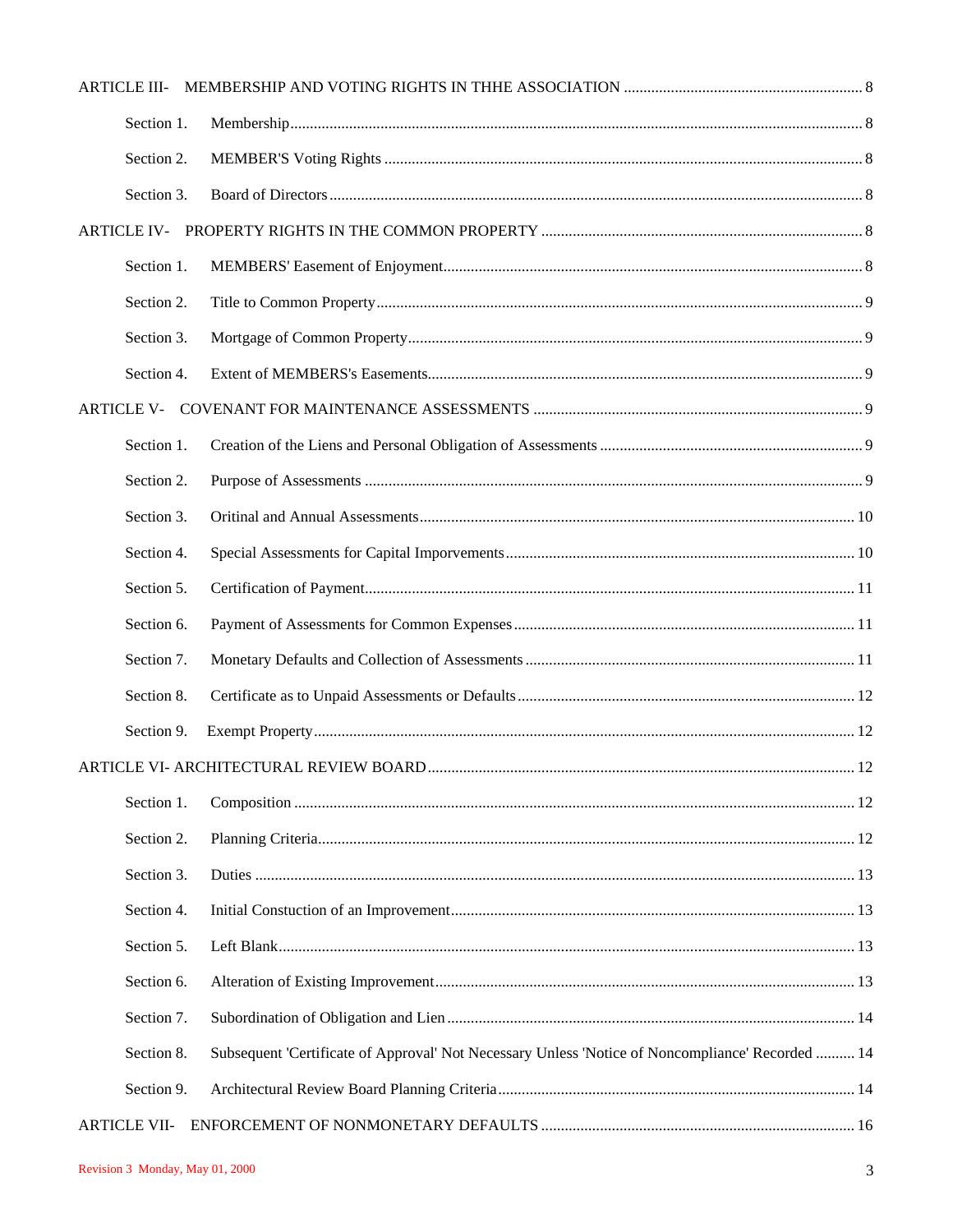| Section 1.           |  |
|----------------------|--|
| Section 2.           |  |
| Section 3.           |  |
| Section 4.           |  |
| Section 5.           |  |
| <b>ARTICLE VIII-</b> |  |
| Section 1.           |  |
| <b>ARTICLE IX-</b>   |  |
| Section 1.           |  |
| Section 2.           |  |
| Section 3.           |  |
| Section 4.           |  |
| Section 5.           |  |
| Section 6.           |  |
| Section 7.           |  |
| Section 8.           |  |
| Section 9.           |  |
| Section 10.          |  |
| Section 11.          |  |
| Section 12.          |  |
| Section 13.          |  |
| Section 14.          |  |
| Section 15.          |  |
| Section 16.          |  |
| Section 17.          |  |
| Section 18.          |  |
| Section 19.          |  |
| Section 20.          |  |
| Section 21.          |  |
| Section 22.          |  |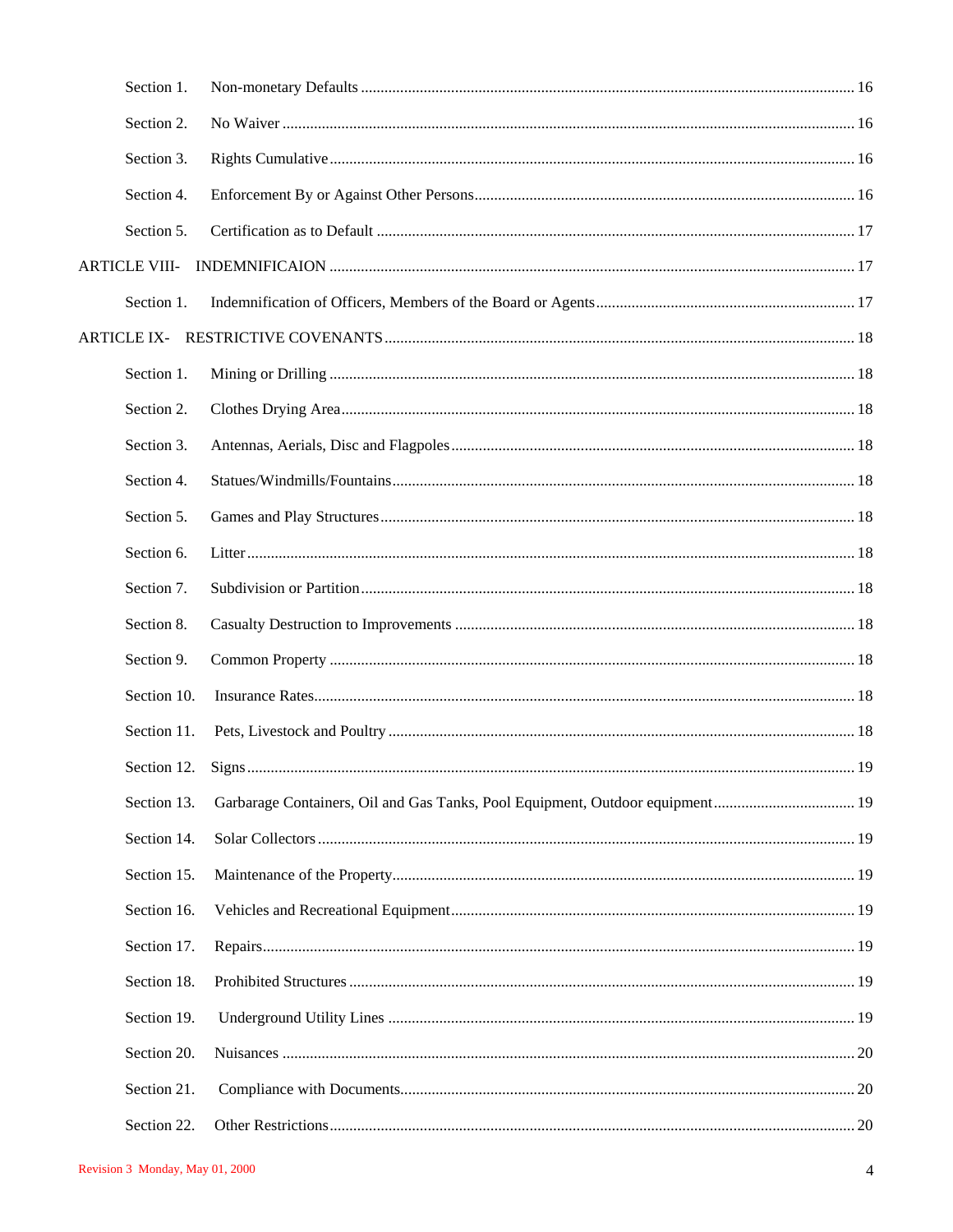| Section 23. |  |
|-------------|--|
| Section 24. |  |
|             |  |
| Section 1.  |  |
| Section 2.  |  |
| Section 3.  |  |
| Section 4.  |  |
| Section 5.  |  |
| Section 6.  |  |
| Section 7.  |  |
| Section 8.  |  |
| Section 9.  |  |
| Section 10. |  |
| Section 11. |  |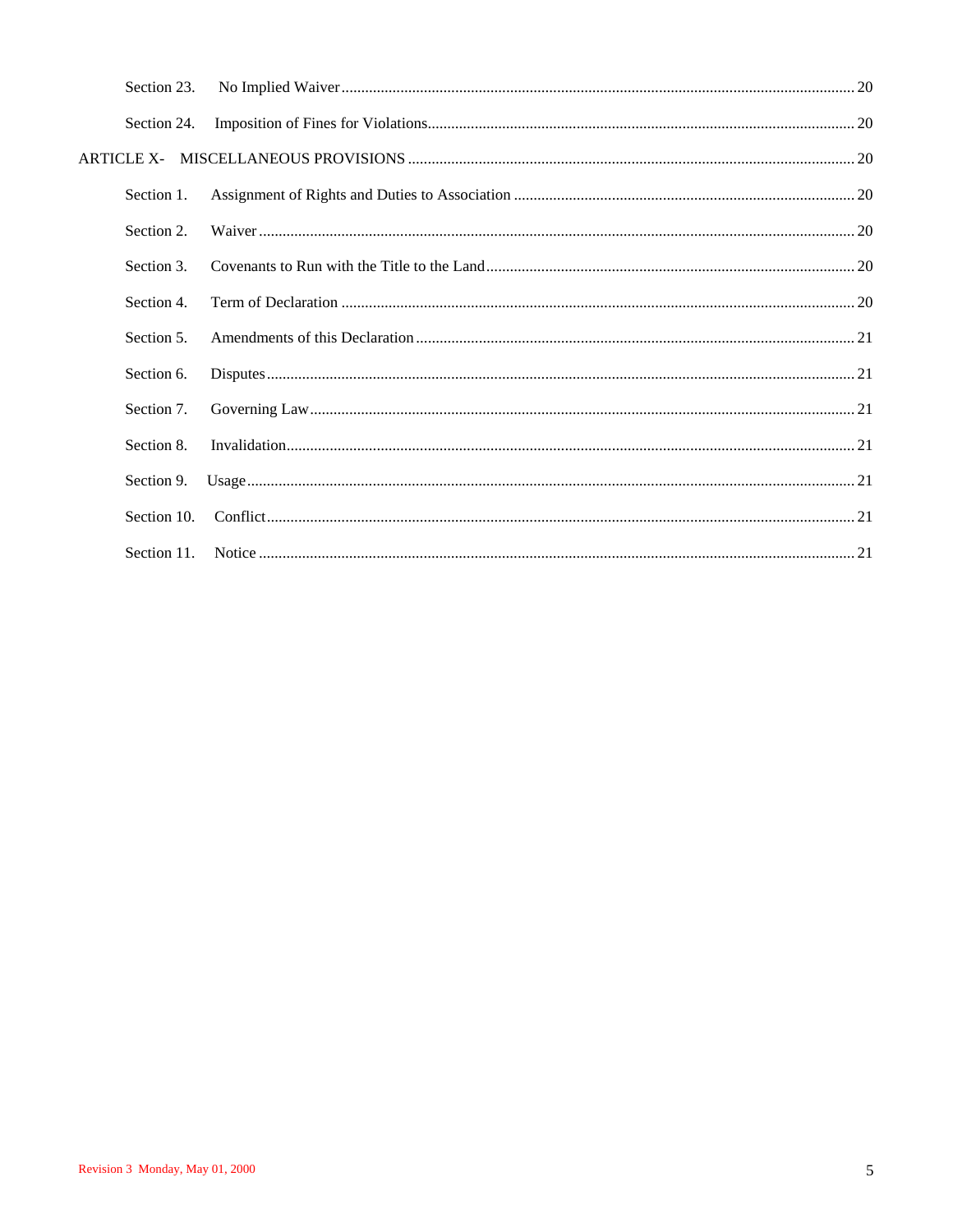#### DECLARATION OF PROTECTIVE COVENANTS AND RESTRICTIONS FOR BRANTLEY PLACE

#### ARTICLE I

#### DEFINITIONS

Unless prohibited by the context in which they are used, the following words, when used in this Declaration, shall be defined as set out below:

Section 1. ASSESSMENT. "Assessment" shall mean and refer to those charges made by the ASSOCIATION from time to time against each Lot within the Property for the purposes set forth herein, and shall include, but not be limited to Annual Assessment for Common Expenses, Special Assessment for Common Expenses and Special Assessment for Capital Improvements. Assessments shall also be used for the maintenance and repair of the surface water or stormwater management systems including but not limited to work within retention areas, drainage structures and easements.

Section 2. ASSOCIATION. "ASSOCIATION" shall mean the BRANTLEY PLACE HOMEOWNERS' ASSOCIATION, INC., a Florida corporation not-for-profit. Copies of the Articles of Incorporation and Bylaws of the ASSOCIATION are attached to this Declaration as exhibits "A" and "B", respectively.

Section 3. BOARD. "BOARD" shall mean the Board of Directors of the ASSOCIATION.

Section 4. COMMON EXPENSES. "Common Expenses" shall mean and refer to all expenses incurred by the Association in connection with its ownership and or maintenance of the Common Property and other obligations set forth herein, or as may be otherwise determined by the BOARD.

Section 5. COMMON PROPERTY. "Common Property" shall include, but not be limited to, the Stormwater Management System, tennis courts, streets, wall and entry area and the landscape buffer between the wall and roads along with the landscaping in the above areas of BRANTLEY PLACE. The ASSOCIATION has the obligation to maintain the Common Property for the common use, benefit and enjoyment of all OWNERS. Maintenance of the stormwater management system(s) shall mean the exercise of practices which allow the systems to provide drainage, water storage, conveyance or other stormwater management capabilities as permitted by the St. Johns River Water Management District. The ASSOCIATION shall be responsible for such maintenance and operation. Any repair or reconstruction of the stormwater management system shall be as permitted, or if modified as approved by the St. Johns River Management District. Authorized personnel from the city of Altamonte Springs shall be allowed to inspect city utilities during normal business hours or during emergency situations.

Section 6. COVENANTS. "Covenants" shall mean and refer to the covenants, restrictions, reservations, conditions, easements, charges and liens hereinafter set forth. All covenants constitute covenants running with the land and shall run perpetually unless terminated or amended as provided herein, and shall be binding on all owners.

Section 7. DECLARATION. "Declaration" shall mean this instrument, DECLARATION of PROTECTIVE COVENANTS AND RESTRICTIONS FOR BRANTLEY PLACE, and all amendments or supplements made to this instrument.

Section 8. GOVERNING DOCUMENTS. "Governing Documents" shall mean this Declaration, and Supplement to the Declaration and the Articles of Incorporation and Bylaws of the ASSOCIATION, as the same may be amended from time to time and filed in the Public Records of Seminole County, Florida. In the event of conflict, the Declaration and any supplement to the Declaration, the Articles of Incorporation, and the Bylaws, in that order, shall control. One Governing Document's lack of provision with respect to a matter for which provision is made in another Governing Document shall not be deemed a conflict or inconsistency between such Governing Documents..

Section 9. IMPROVEMENTS. "Improvements" shall mean and refer to all structures of any kind including, without limitation, any building, fence, wall, sign, paving, grating, parking and building addition, alteration, screen enclosure, sewer, drain, disposal system, decorative building, recreational facility, landscaping, exterior lighting or landscape device or object.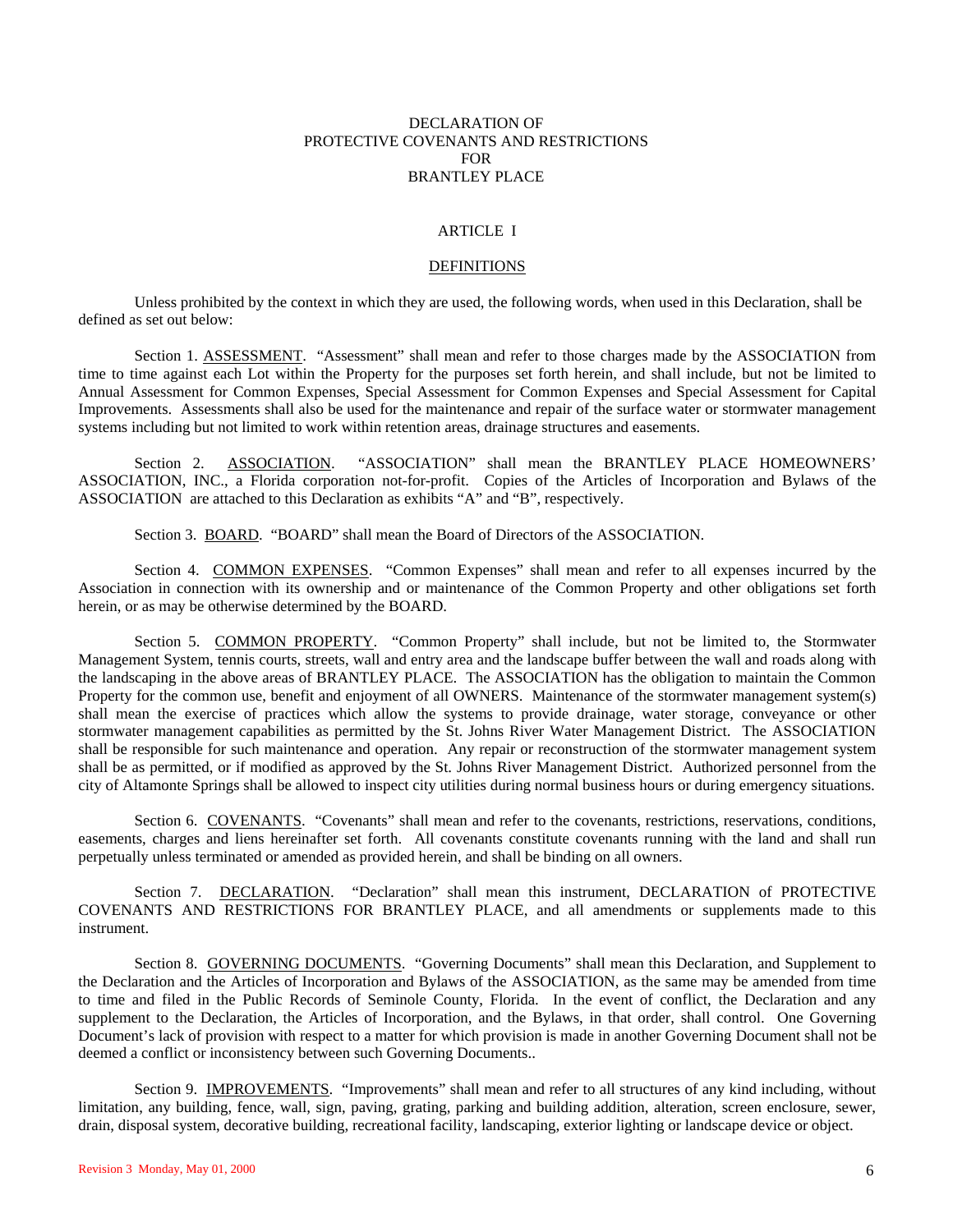Section 10. LOT. "Lot" shall mean and refer to each portion of the Property under separate ownership, or which is capable of separate ownership, including all Lots shown on the plat, and all Improvements located thereon. Each portion of the Property which is considered a separate parcel for real property tax purposes shall be considered a Lot.

Section 11. MEMBER. "MEMBER" shall mean and refer to all those OWNERS who are MEMBERS of the ASSOCIATION as provided in Article III. The term "MEMBER" shall not mean or refer to any builder or developer who in its normal course of business purchases any Lot for the purpose of constructing an Improvement thereon for resale, but shall mean and refer to those persons who (i) purchase a lot to have a residence built for them, or (ii) purchase a Lot and the Improvements thereon during or after completion of construction.

Section 12. OWNER. "owner" shall mean and refer to the record OWNERS, whether one or more persons or entities, or the fee simple title to any Lot situated upon the Property but, notwithstanding any applicable theory of mortgage, shall not mean or refer to a mortgagee unless and until such mortgagee has acquired title pursuant to foreclosure or any proceeding in lieu of foreclosure.

Section 13. PERSON. "Person" shall mean and include an individual, corporation, governmental agency, business trust, estate, trust, partnership, association, sole proprietorship, joint venture, two or more persons having a joint or common interest, or any other legal entity.

Section 14. PROPERTY. "Property" shall mean and refer to BRANTLEY PLACE, as per the plat thereof, recorded in Plat Book \_\_\_\_, Pages \_\_\_\_\_\_\_, Public Records of Seminole County, Florida, being all real property which has become subject to this Declaration.

Section 15. RESIDENT. "Resident" shall mean and refer to the legal occupant of any Lot. The term "Resident" shall include the Owner of the lot and any tenant, lessee or licensee of the OWNER.

Section 16. STREET. "Street" shall mean and refer to any street or other thoroughfare within BRANTLEY PLACE, whether same is designated as street, avenue, boulevard, drive, place, court, road, terrace, way, circle, land, walk or other similar designation.

Section 17. SUPPLEMENT. "Supplement" shall mean a document and the exhibits thereto which, when recorded in the Public Records of Seminole County, Florida, shall subject additional real property to the provisions of the Declaration.

Section 18. BRANTLEY PLACE. "BRANTLEY PLACE" shall mean the real estate development located in Seminole County, Florida, which includes the Property and additional real property to be added to the property upon the recording of an appropriate Supplement(s) in the Public Records of Seminole County, Florida.

Section 19. CAPITALIZED TERMS. All capitalized terms utilized herein shall have the same meaning as set forth in the Declaration unless a different or new definition is specifically provided herein.

Section 20. STORMWATER MANAGEMENT SYSTEM. "Stormwater Management System" means a system which is designed and constructed or implemented to control discharges which are necessitated by rainfall events, incorporating methods to collect, convey, store, absorb, inhibit, treat, use or reuse water to prevent or reduce flooding, over drainage, environmental degradation, and water pollution or otherwise affect the quantity and quality of discharges from the system, as permitted pursuant to chapters 40c-4, 40c-40, or 40c-42, F.A.C.

Section 21. EASEMENT FOR ACCESS AND DRAINAGE. The ASSOCIATION shall have a perpetual nonexclusive easement over all areas of the surface water or stormwater management system for access to operate, maintain or repair the system. By this easement, the ASSOCIATION shall have the right to enter upon any portion of any lot which is a part of the surface water or stormwater management system, at a reasonable time and in a reasonable manner, to operate, maintain or repair the surface water stormwater management system as required by the St. Johns River Water Management District permit. Additionally, the association shall have a perpetual non-exclusive easement for drainage over the entire surface water or stormwater management system, including buffer areas or swales, without the prior written approval of the St. Johns River Water Management District.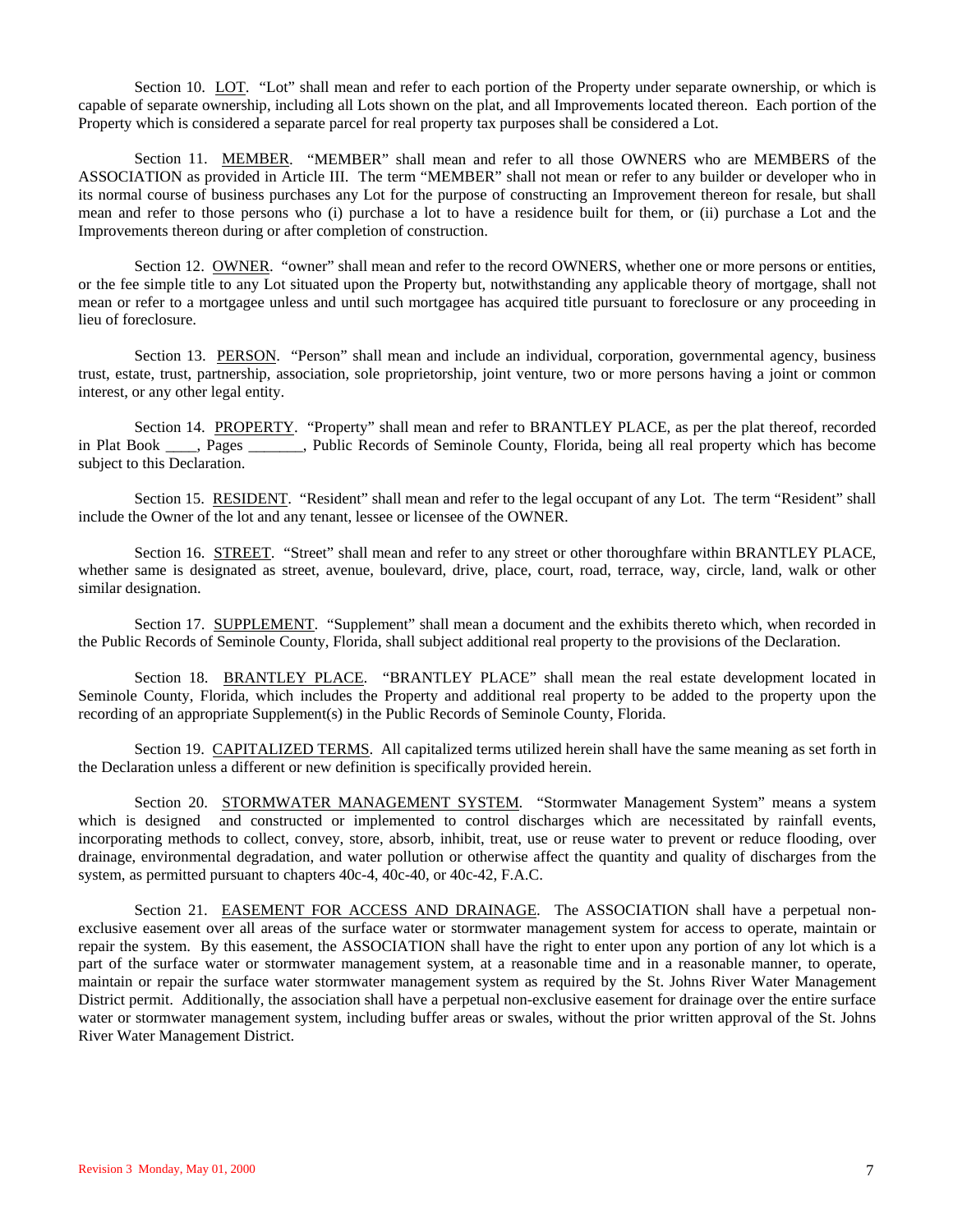#### ARTICLE II

#### PROPERTY SUBJECT TO THIS DECLARATION AND ADDITIONS TO THE PROPERTY

Section 1. PROPERTY SUBJECT TO DECLARATION. The Property is, and shall be, held, transferred, sold, conveyed, and occupied subject to this Declaration.

Section 2. AMENDMENTS TO DECLARATION. Any provisions, covenants or restrictions set forth in this Declaration may be amended, annulled, waived, or terminated as follows: The MEMBERS who represent votes totaling at least two-thirds (2/3) of the total votes of the MEMBERS may change, amend, annul, waive or terminate, any provision hereof in the whole or in part, by executing a written instrument in recordable form setting forth such change or amendment and having the same duly recorded in the Public Records of Seminole County, Florida. In lieu of the recorded instruments executed as provided above, such instrument to be recorded may be executed by the ASSOCIATION, provided there is a certification in such recorded instrument that a duly authorized OWNERS' meeting was convened with the requisite quorum and necessary affirmation vote totaling two-thirds (2/3) of the total votes of entitled to be cast by MEMBERS entitled to vote in person or by proxy for said amendment in accordance with the terms of this Declaration.

Section 3. ADDITIONS TO THE PROPERTY. Additional lands may become subject to this Declaration in the following manner:

 (a) Additions by Merger. Upon a merger or consolidation of the Association with another association as provided in the Articles, its properties, rights and obligations may, by operation of law, be transferred to another surviving or consolidated association or, alternatively, the properties, rights and obligations of another association may, by operation of law, be added to the properties rights and obligations of the Association as a surviving corporation pursuant to a merge. The surviving or consolidated association may administer the covenants and restrictions established by this Declaration within the Property together with the covenants and restrictions established upon any other property as one scheme.

#### ARTICLE III

#### MEMBERSHIP AND VOTING RIGHTS IN THE ASSOCIATION

Section 1. MEMBERSHIP. Except as is set forth in this section 1, every Person who is a record title holder of a fee or undivided fee interest in any Lot which is subject by convenience of record to assessment by the ASSOCIATION shall be a MEMBER of the ASSOCIATION, provided that any such Person which holds such interest merely as a security for the performance of any obligation shall not be a MEMBER. Only those Persons who purchase a Lot to have a residence built for them or a Lot and the Improvement during or after completion of shall be MEMBERS.

Section 2. MEMBER'S VOTING RIGHTS. The votes of the MEMBERS shall be established and exercised as provide in the Articles and Bylaws.

Section 3. BOARD OF DIRECTORS. The ASSOCIATION shall be governed by the BOARD which shall be appointed, designated or elected, as the case may be, as follows:

 (a). Election of the BOARD. Any member of the BOARD may be elected by the MEMBERS of the ASSOCIATION.

(b). Vacancies. A member of the BOARD may be removed and vacancies on the BOARD shall be filled in the manner provided by the Bylaws.

## ARTICLE IV

#### PROPERTY RIGHTS IN THE COMMON PROPERTY

Section 1. MEMBERS' EASEMENT OF ENJOYMENT. Subject to the provisions of Section 3 and Section 4 of this ARTICLE IV, every MEMBER shall have a right and easement of enjoyment in and to the Common Property and such easement shall be appurtenant to and shall pass with the title to every Lot.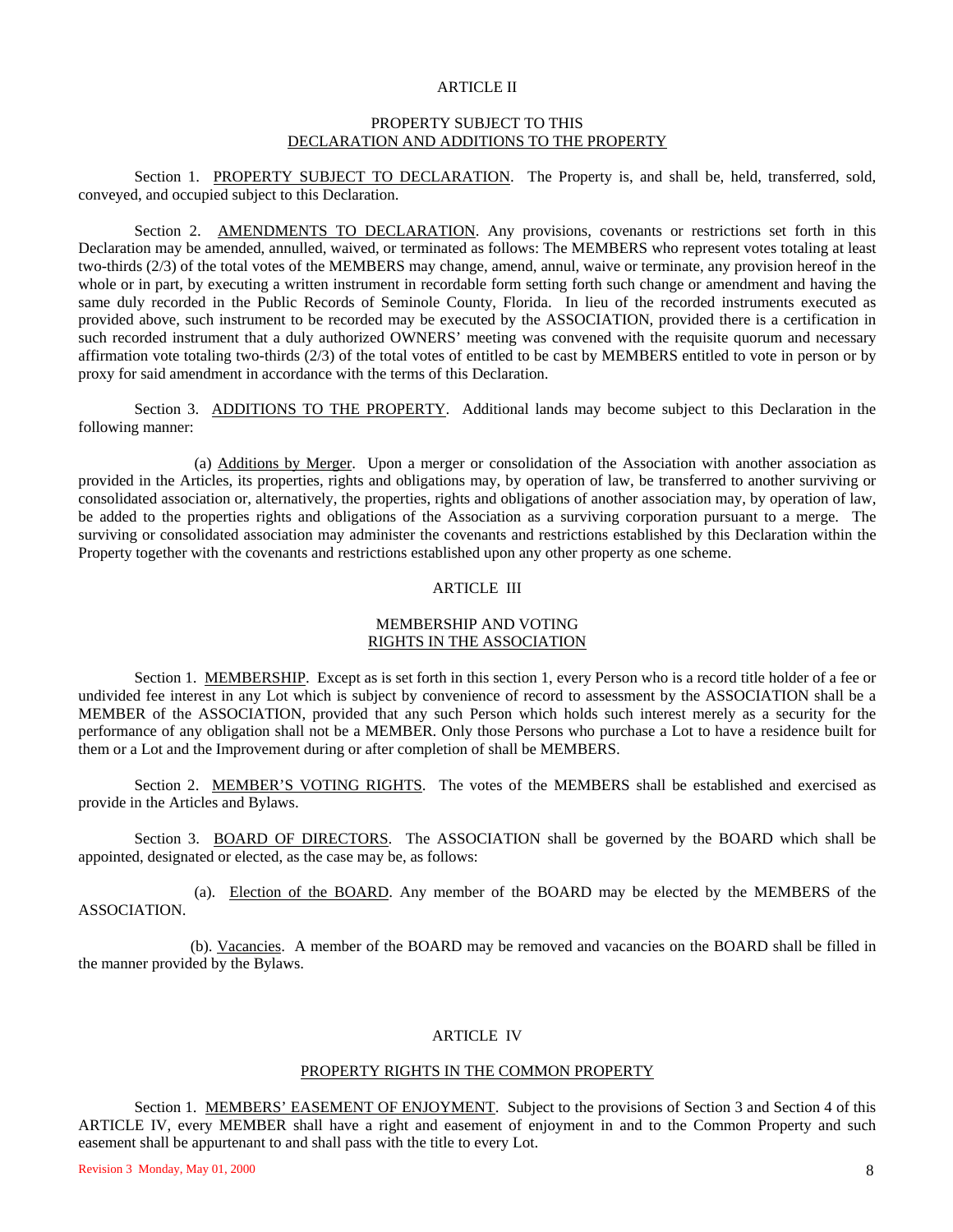Section 2. TITLE TO COMMON PROPERTY. Legal title to the Common Property has been conveyed to the ASSOCIATION free and clear of encumbrances.

Section 3. MORTGAGE OF COMMON PROPERTY. No mortgage, pledge, hypothecation, transfer or conveyance of the Common Property by the ASSOCIATION shall be effective unless written notice of the proposed agreement and actions taken: and unless such mortgage, pledge, hypothecation, transfer or conveyance shall be approved by a vote of two-thirds (2/3) of all MEMBERS entitled to cast votes pursuant to the terms and conditions of this Declaration.

Section 4. EXTENT OF MEMBERS' EASEMENTS. The rights and easements of enjoyment created hereby shall be subjected to the following:

(a) The right of the ASSOCIATION, in accordance with its Articles and Bylaws, to borrow money for the purpose of improving the Common Property and in aid thereof, to mortgage the Common Property, except that the ASSOCIATION shall not have the right to mortgage the streets and easements shown on the recorded subdivision plat. In an event of a default upon any such mortgage the lender shall have a right, after taking possession of such properties, to charge admission and other fees as a condition to continue enjoyment by the MEMBERS until the mortgage debt is satisfied whereupon the possession of such properties shall return to the ASSOCIATION and all rights of the MEMBERS thereunder shall be fully restored; and

(b) the right of the ASSOCIATION to take such steps as are reasonably necessary to protect the Common Property against foreclosure; and

(c) the right of the ASSOCIATION, as provided in its Articles and Bylaws, to suspend the right of any MEMBER to use any portion of the Common Property for any period during which any assessment remains unpaid, and for any period not to exceed thirty (30) days for any infraction of its published rules and regulations; and

(d) the right of the ASSOCIATION to charge reasonable admissions and other fees for the use of the Common Property; and

(e) the right of the ASSOCIATION to dedicate or transfer all or any part of the Common Property to any public agency, authority, or utility for such purposes and subject to such conditions as may be agreed to by the MEMBERS, provided, however, that no such dedication or transfer, determination as to the purpose or as to the condition thereof, shall be effective unless an instrument signed by MEMBERS entitled to cast two-thirds (2/3) of the vote irrespective of class of membership has been recorded, agreeing to such dedication, transfer, purpose or condition, and unless written notice of the proposed agreement and action thereunder is sent to every MEMBER at lease ninety (90) days in advance of any action taken.

#### ARTICLE V

#### COVENANT FOR MAINTENANCE ASSESSMENTS

Section 1. CREATION OF THE LIEN AND PERSONAL OBLIGATION OF ASSESSMENTS. Each OWNER of any Lot by acceptance of a deed therefor, whether or not it shall be so expressed in any such deed or other conveyance, hereby covenants and agrees to pay to the ASSOCIATION: (1) the Original Assessment; (2) Annual Assessments for Common Expenses; (3) Special Assessments for Common Expenses; and (4) Special Assessment for Capital Improvements, such assessments to be fixed, established, and collected from time to time as hereinafter provided. The Original, Annual, and Special Assessments, together with such interest thereon and costs of collection thereof as are hereinafter provided, shall be a charge on the land and shall be continuing lien upon the Lot against which each such assessment is made. Each such assessment, together with such interest thereon and cost of collection thereof as are hereinafter provided, shall also be the personal obligation of the person who was the OWNER of such Lot at the time when the ASSESSMENT fell due.

Section 2. PURPOSE OF ASSESSMENT. The Assessment levied by the ASSOCIATION shall be used exclusively for the purpose of promoting the recreation, health, safety, and welfare of the residents in the Property and in particular for the improvement and maintenance of properties, services, and facilities which are devoted to the purpose and related to the use and enjoyment of the Common Property and of the home situated upon the Property, including, but not limited to:

- (a) payment of operating expenses of the ASSOCIATION;
- (b) management, maintenance, improvement and beautification of the Common Property;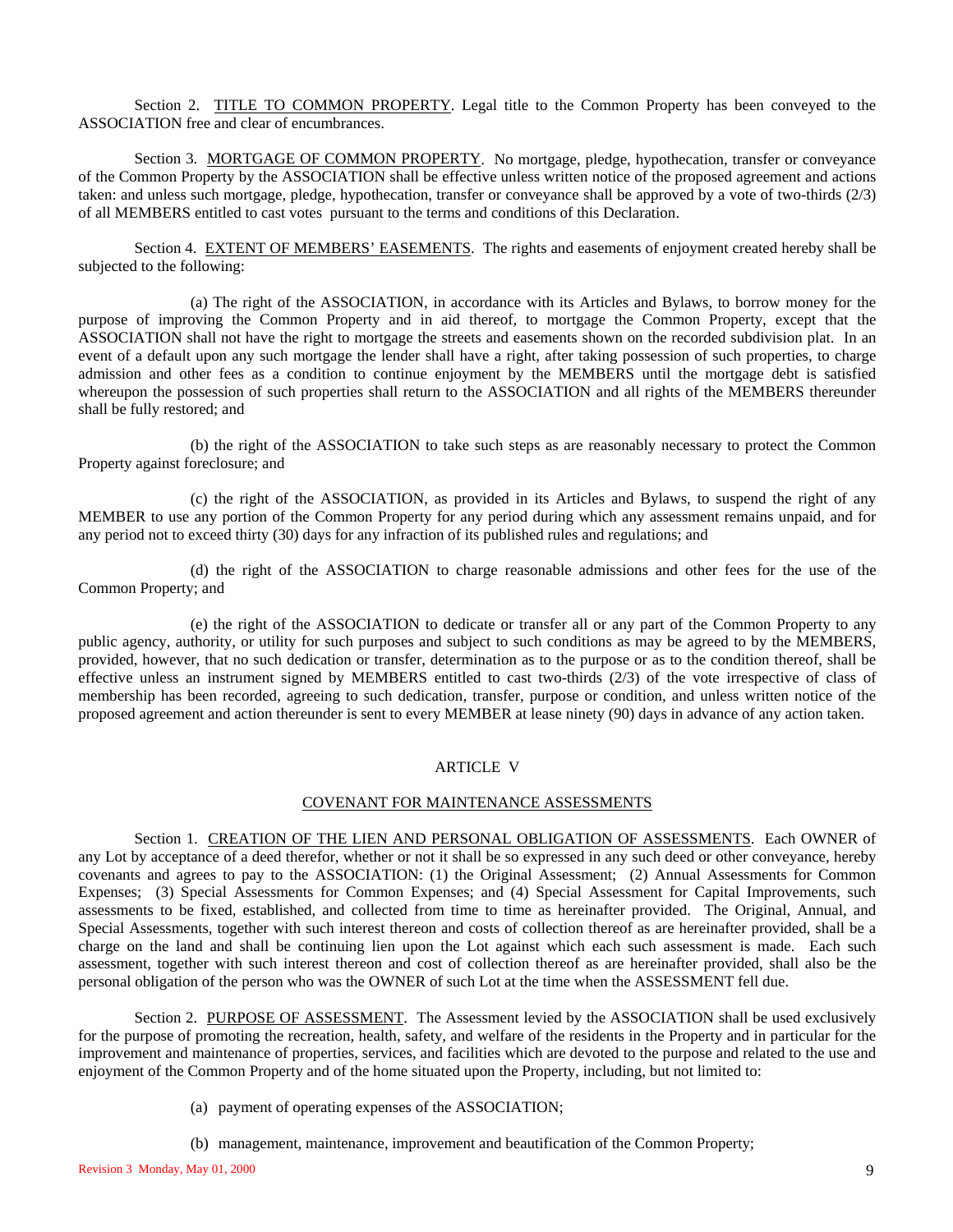(c) garbage collection and trash and rubbish removal but only when and to the extent specifically authorized by the ASSOCIATION;

(d) repayment of deficits previously incurred by the ASSOCIATION in the furnishing of the services provided herein to or for the OWNERS and the MEMBERS of the ASSOCIATION;

(e) providing police protection and/or night watchmen, but only when and to the extend specifically authorized by the ASSOCIATION;

(f) doing any other thing necessary or desirable, in the judgement of the ASSOCIATION, to keep the Property neat and attractive or to preserve or enhance the value of the Property, or to eliminate fire, health or safety hazards, or which, in the judgement of the ASSOCIATION, may be of general benefit to the OWNERS and/or Residents of lands includes in the Property;

(g) repayment of funds and interest thereon, borrowed by the ASSOCIATION;

(h) maintenance and repair of easements shown on any recorded subdivision plat; and

#### Section 3. ORIGINAL AND ANNUAL ASSESSMENTS.

(a) Original and Annual Assessments. The Original Assessment shall be four hundred and no/100 dollars (\$400.00) per Lot, to be paid to the ASSOCIATION at the time of closing on the purchase of the Lot by the OWNER. The ASSOCIATION may use any part or all of said sum for the purpose set forth in Article V, section 2.

(b) Annual Assessment. Until changed by the BOARD in accordance with the terms hereof, the Annual Assessment shall be four hundred eighty and no/100 dollars (\$480.00) per Lot, payable semi-annually, in advance, on January 1 and July 1 of each year. This Annual Assessment shall be in addition to the above mentioned Original Assessment and shall be prorated in the year of initial purchase of the Lot. The Annual Assessment shall be paid directly to the ASSOCIATION to be held in accordance with the above provisions.

(c) Adjustment to Annual Assessment. Prior to the beginning of each fiscal year, the BOARD shall adopt a budget for such fiscal year which shall estimate all of the Common Expenses to be incurred by the ASSOCIATION during the fiscal year. The total Common Expenses shall be divided by the number of Lots to establish the Annual Assessments for Common Expenses per Lot. The ASSOCIATION shall then promptly notify all OWNERS in writing of the amount of the Annual Assessment for Common Expenses for each Lot. From time to time during the fiscal year, the Board may revise the budget for the fiscal year. Pursuant to the revised budget the BOARD may, upon written notice to the OWNERS, change the amount, frequency and/or due dates of the Annual Assessment for Common Expenses of each Lot. If the expenditure of funds are required by the ASSOCIATION in addition to the funds produced by the Annual Assessments for Common Expenses, the BOARD may make Special Assessments for Common Expenses, which shall be levied in the same manner as provided for the regular Annual Assessments for Common Expenses and shall be payable in the manner determined by the BOARD as stated in the notice of any Special Assessment for Common Expenses.

Section 4. SPECIAL ASSESSMENTS FOR CAPITAL IMPROVEMENTS. In addition to the Assessments for Common Expenses authorized by Section 3 hereof, the BOARD may levy in any assessment year a Special Assessment for Capital Improvements, applicable to that year only, for the purpose of defraying, in whole or in part, the cost of any construction or reconstruction, unexpected repair or replacement of a described capital improvement upon the Common Property, including the necessary fixtures and personal property related thereto, provided that any such Assessment shall have the assent of two-thirds (2/3) of the votes of the MEMBERS, who are voting in person or by proxy at a meeting duly called for this purpose, written notice of which shall be sent to all MEMBERS at least thirty (30) days in advance and shall set forth the purpose of the meeting. The Special Assessment for Capital Improvements shall be levied against all Lots owned by OWNERS who are not MEMBERS.

Notwithstanding the above required approval by two-thirds (2/3) of the votes of the MEMBERS, if the unexpected repair or replacement of a described capital improvement within Common Property is necessary, in the reasonable judgement of the BOARD, to protect the health, safety or welfare of the OWNERS or is required by any governmental authority having jurisdiction over the Property, the BOARD can levy the Special Assessment of Capital Improvements without approval of the MEMBERS.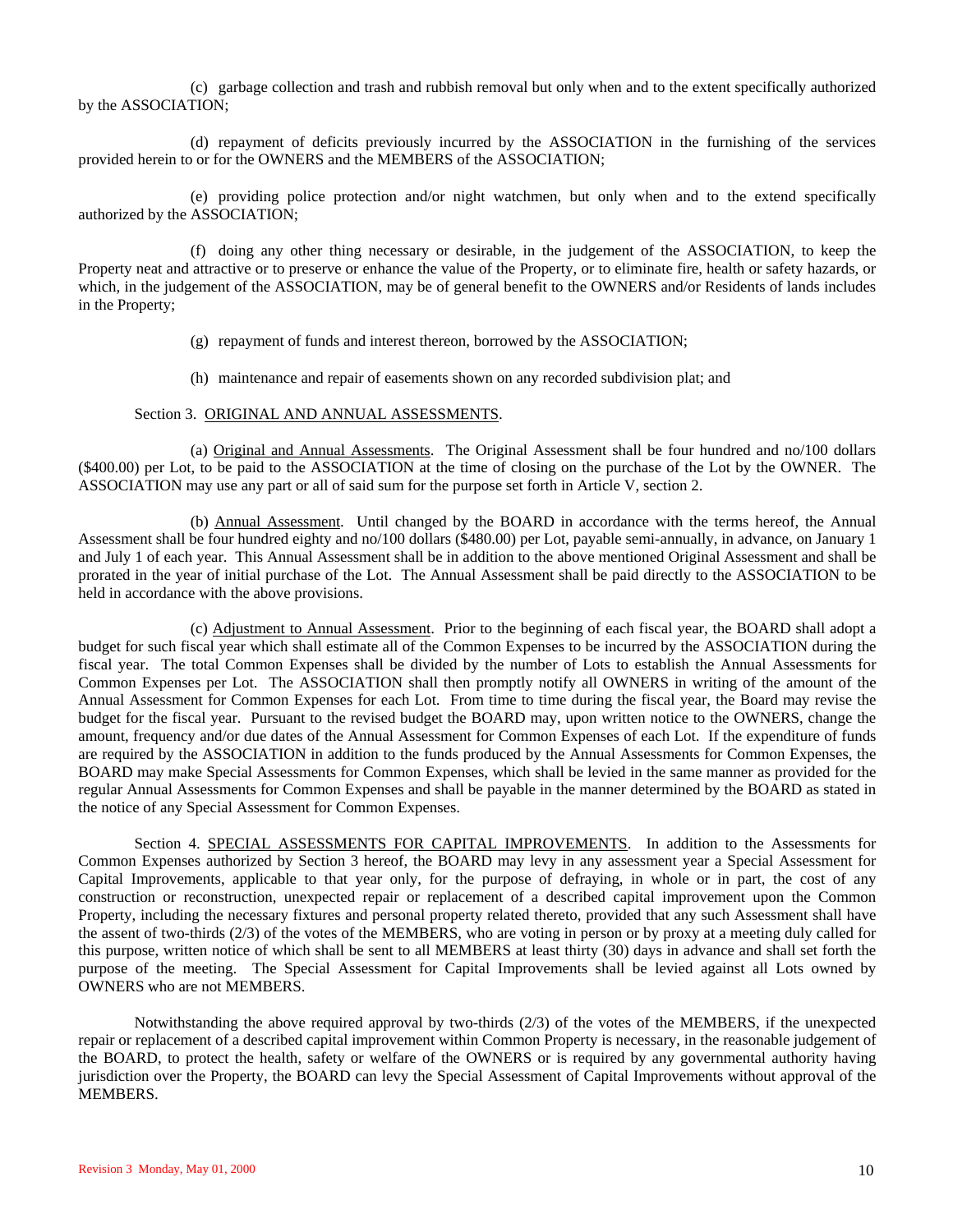Section 5. CERTIFICATION OF PAYMENT. The ASSOCIATION shall upon demand at any time, furnish to any OWNER liable for any Assessment a certificate in writing signed by an officer of the ASSOCIATION, setting forth whether the Assessment has been paid. Such certificate shall be conclusive evidence of payment of any Assessment therein stated to have been paid.

Section 6. PAYMENT OF ASSESSMENT FOR COMMON EXPENSES. Each MEMBER shall be required to and shall pay to the ASSOCIATION an amount equal to the Assessment, or installment, for each Lot within the Property then owned by and/or under the jurisdiction of such OWNER on or before the date each Assessment, or installment, is due. In the event any Assessments are made payable in equal periodic payments as provided in the notice from the ASSOCIATION, such periodic payments shall automatically continue to be due and payable in the same amount and frequency as indicated in the notice, unless and/or until (1) the notice specifically provides that the periodic payment will terminate upon the occurrence of a specified event or the payment of a specified amount; or (2) the ASSOCIATION notifies the OWNER in writing of a change in amount and/or frequency of the periodic payments. Notwithstanding the foregoing, in no event shall any Assessment payable by any OWNER be due less than ten (10) days from the date of the notification of such Assessment.

#### Section 7. MONETARY DEFAULTS AND COLLECTION OF ASSESSMENTS.

(a) Interest. If any OWNER is in default in the payment of any Assessment for more than ten (10) days after same is due, or in the payment of any other Monies owed to the ASSOCIATION for a period of more than (10) days after written demand by the ASSOCIATION, the ASSOCIATION may charge such OWNER interest at the highest rate permitted by laws of Florida, on the amount owed to the ASSOCIATION. Such interest shall accrue from the due date of the Assessment, or the monies owed.

(b) Acceleration of Assessments. If any OWNER is in default in the payment of any Assessment or any other monies owed to the ASSOCIATION for more than ten (10) days after written demand by the ASSOCIATION, the ASSOCIATION shall have the right to accelerate and require such defaulting OWNER to pay to the ASSOCIATION assessment for Common Expenses for the next twelve (12) month period, based upon the then existing amount and frequency of Assessments for Common Expenses. In the event of such acceleration, the defaulting OWNER shall continue to be liable for any increases in the regular assessments for Common Expenses, for all Special Assessments, and/or all other Assessments and monies payable to the ASSOCIATION.

(c) Collection. In the event any OWNER fails to pay any Assessment, Special Assessment or other monies due to the ASSOCIATION within ten (10) days after written demand, the ASSOCIATION may take any action deemed necessary in order to collect such Assessments, Special Assessments or monies including, but not limited to, retaining the services of a collection agency or attorney to collect such Assessments, Special Assessments or monies initiating legal proceedings for the collection of such Assessments, Special Assessments or monies, recording a claim of lien as hereinafter provided, and foreclosing same in the same fashion as mortgage liens are foreclosed, or any other appropriate action. The OWNER shall be liable to the ASSOCIATION for all cost and expenses incurred by the ASSOCIATION incident to the collection of any Assessment, Special Assessment, or other monies owed to it, and the enforcement and/or foreclosure of any lien for same, including but not limited to, reasonable attorneys' fees, and attorneys' fees and cost incurred on the appeal of any lower court decision, reasonable administrative fees of the ASSOCIATION, and all sums paid by the ASSOCIATION for taxes and on account of any mortgage lien and encumbrance in order to preserve and protect the ASSOCIATION'S lien. The ASSOCIATION shall have the right to bid in the foreclosure sale of any lien foreclosed by it for payment of any Assessment, Special Assessments or monies owed to it; and if the ASSOCIATION becomes the Owner of any Lot by reason of such foreclosure, it shall offer such Lot for sale within a reasonable time and shall deduct from the proceeds of such sale all Assessments, Special Assessments or monies due it. All payments receiver by the Association on account of any Assessments, Special Assessments or monies owed it by any owner shall be first applied to payments and expenses incurred by the ASSOCIATION, then to interest, then to unpaid Assessments, Special Assessments or monies owed to the Association in the inverse order that the same were due.

(d) Lien for Assessment, Special Assessment and Monies Owed to ASSOCIATION. The ASSOCIATION shall have a lien on all property owned by an OWNER for any unpaid Assessments (including any Assessments which are accelerated pursuant to this Declaration), Special Assessments or other monies owed to the ASSOCIATION by such OWNER, and for interest, reasonable attorneys' fees incurred by the ASSOCIATION incident to the collection of the Assessments, special Assessments, and other monies, or enforcement of the Lien, for reasonable administrative fees incurred by the ASSOCIATION, and for all sums advanced and paid by the ASSOCIATION for taxes and on account of superior mortgage, liens or encumbrances in order to protect and preserve the ASSOCIATION'S lien. To give public notice of the unpaid Assessment, Special Assessment or other monies owed, the ASSOCIATION may record a claim of lien in the Public Records of Seminole County, Florida, stating the description of the Lot(s), and name of the Owner, the amount then due, and the due dates. The lien is in effect until all sums secured by it (including sums which became due after the recording of the claim of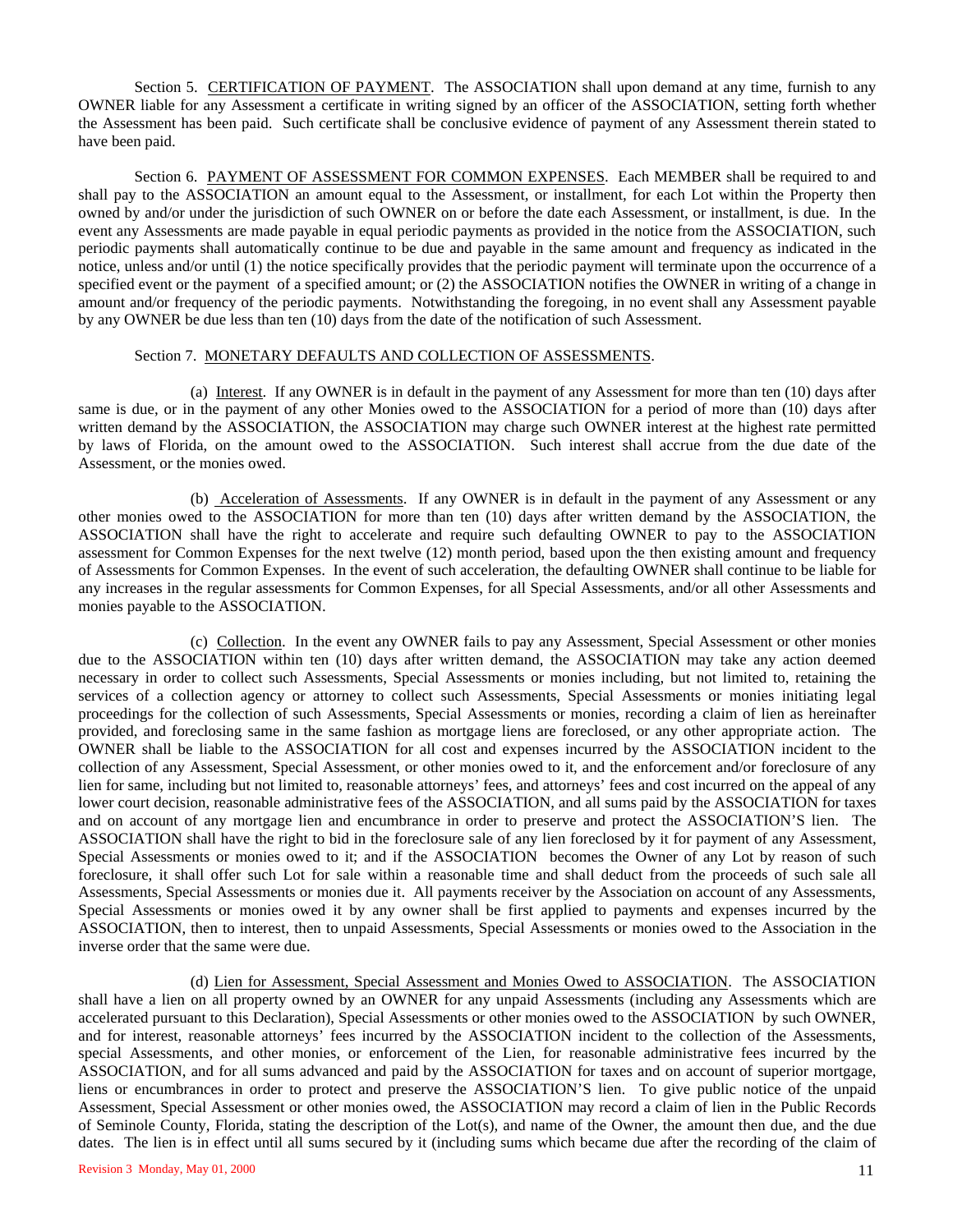lien) have been fully paid. The claim of lien must be signed and acknowledged by an officer or agent of the ASSOCIATION. Upon payment in full of all sums secured by the lien, the person making the payment is entitled to a satisfaction of the lien.

(e) Transfer of a Lot after Assessment. The ASSOCIATION'S lien shall not be affected by the sale or transfer of any Lot. In the event of any such sale or transfer, both the new Owner and the prior Owner shall be jointly and severally liable for all Assessment, Special Assessment, interest, and other costs and expenses owed to the ASSOCIATION which are attributable to any Lot purchase by or transferred to such new OWNER.

(f) Subordination of the lien to Mortgages. The lien of the ASSOCIATION for Assessments or other monies provided for herein, and all costs, expenses and attorneys fees secured by said lien, shall be subordinate and inferior to the lien of any first mortgage in favor of an Institutional Lender recorded prior to the recording of the Claim of Lien by the Association. For purposes of this Declaration, "Institutional Lender" shall mean and refer to a bank, savings bank, savings and loan association, insurance company, real estate investment trust, or any other recognized lending institution. Sale or transfer of any Lot shall not affect the assessment lien; however, the sale or transfer of any Lot pursuant to foreclosure of such first mortgage, or any preceding in lieu thereof, shall extinguish the lien of such assessment as to payments which became due prior to such sale or transfer. The extinguishing of the lien shall not affect the personal liability of the OWNER at the time such assessment came due for payment of same. No sale or transfer shall relieve such Lot from liability for any assessment coming due after such sale or transfer or from a lien therefor. Nothing contained herein shall obligate the holder of any first mortgage to collect any assessments provided for herein, nor shall anything contained herein be deemed make failure to pay any assessments provided for herein a default under any insured mortgage. If the ASSOCIATION'S lien or its rights to any lien for any such Assessments, Special Assessments, interest expenses or other monies owed to the ASSOCIATION by any owner extinguished by foreclosure of a mortgage held by an Institutional Lender, such sums shall thereafter be Common Expenses, collectible from all OWNERS including such acquirer, and its successors and assigns.

Section 8. CERTIFIED AS TO UNPAID ASSESSMENTS OR DEFAULT. Upon request by any Owner, or an Institutional Lender holding a mortgage encumbering any Lot, the ASSOCIATION shall execute and deliver a written certificate as to whether or not such Owner is in default with respect to the payment of any Assessments, Special Assessments or any monies owed in accordance with the terms of this Declaration.

Section 9. EXEMPT PROPERTY. The following property subject to this Declaration shall be exempt from the Assessments, charges and liens created herein: (a) all properties to the extend of any easement or other interest therein dedicated and accepted by the local public authorities and devoted to public use: (b) all Common Property; and (c) all Properties exempt from taxation by the laws of the State of Florida, upon the terms and to the extent of such legal exemption.

Notwithstanding any provisions herein, no land or improvement devoted to dwelling use shall be exempt from Assessments, charges or liens.

#### ARTICLE VI

## ARCHITECTURAL REVIEW BOARD

No building, fences, wall or other structure shall be commenced, erected or maintained upon the Property, nor shall any exterior addition to or change or alteration therein be made until the plans and specifications showing the nature, kind, shape, height, materials, and location of the same shall have been submitted to and approved in writing as to harmony of external design and location in relation to surrounding structures and topography by the Architectural Review Board as hereinafter defined.

Section 1. COMPOSITION. The ASSOCIATION, upon the recording of this Declaration, shall form a committee known as the "Architectural Review Board", hereinafter referred to as the "ARB", which shall initially consist of three (3) persons. The ARB shall be appointed by the BOARD and shall serve at the pleasure of the BOARD. Neither the ASSOCIATION, the BOARD, nor the MEMBER'S of the ASSOCIATION, shall have the authority to amend or alter the number of members of the ARB which is irrevocably herein set forth as three (3). No decision of the ARB shall be binding without at least a 2/3 affirmative approval by the members.

Section 2. PLANNING CRITERIA. The ASSOCIATION, in order to give guidelines to the OWNERS concerning construction and maintenance of Lots and Improvements, hereby promulgates the ARCHITECTURAL REVIEW BOARD PLANNING CRITERIA ("Planning Criteria") for the Property, set forth as Section 9 of this Article VI. The ASSOCIATION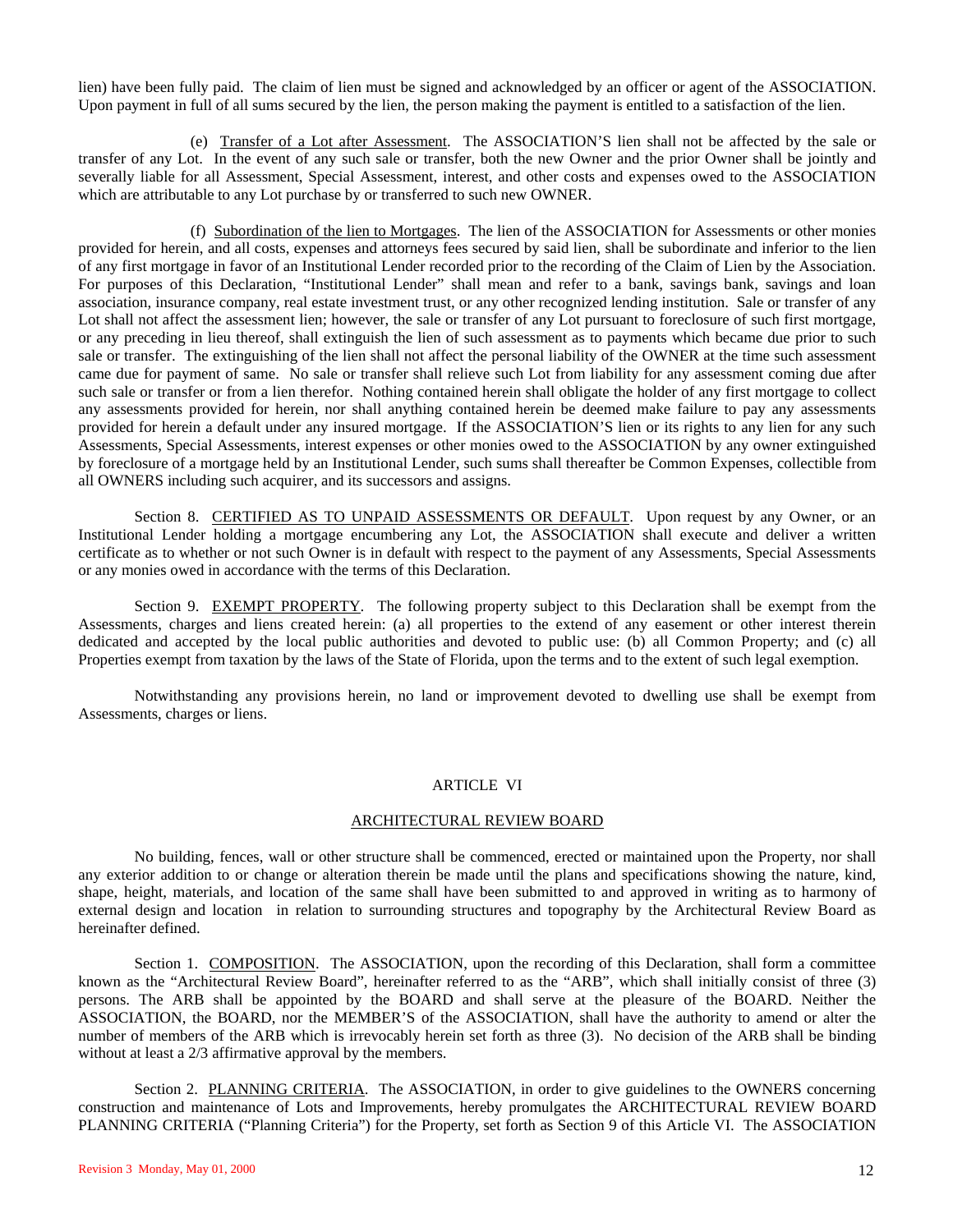declares that the Property, and additions thereto, shall be held, transferred, sold, conveyed and occupied subject to the Planning Criteria, as amended from time to time by the ARB.

Section 3. DUTIES. The ARB shall have the following duties and powers:

(a) to amend from time to time the Planning Criteria. Any amendments shall be set forth in writing, shall be made known to all members and shall be recorded in the Public records of Seminole County, Florida. Any amendment shall include any and all matters considered appropriate by the ARB not inconsistent with the provisions of this Declaration;

(b) to approve all buildings, fences, walls or other structures which shall be commenced, erected or maintained upon the Property and to approve any exterior additions to or changes or alterations therein. For any of the above, the ARB shall be furnished plans and specification showing the nature, type, shape height, materials, and location of the same and shall approve in writing as to the harmony of the external design and location in relation to surrounding structures and topography;

(c) to approve any such building plans and specifications and lot grading and landscaping plans, and the conclusion and opinion of the ARB shall be binding, if in its opinion, for any reason, including purely aesthetic reasons, the ARB should determine that said improvement, alteration, etc. is not consistent with the planned development of the Property;

(d) to require to be submitted to it for approval any samples of building materials proposed or any other data or information necessary to reach its decision;

Section 4. INITIAL CONSTRUCTION OF AN IMPROVEMENT. The Owner who initially constructs the Improvement must complete such construction in a timely manner and substantially in accordance with all plans and specifications approved by the ARB, including plans for Lot grading, building plans and specifications, landscaping plans, pool plans and any other plans for construction of any Improvement on the Lot (the "Construction").

#### Section 5. INTENTIONALLY LEFT BLANK

Section 6. ALTERATION OF EXISTING IMPROVEMENT. The OWNER who makes exterior additions to, or changes or alterations to, any Improvement or constructs any new Improvements on the Lot must complete all such work (the "Alterations") in a timely manner and substantially in accordance with all plans and specifications approved by the ARB. The OWNER shall notify the ARB in writing when the Alterations have been completed and the ARB shall, within ten (10) days of receiving such notice, make inspections to verify completion in accordance with the approved plans.

Should the ARB determine that the Alterations have not been completed in accordance with the approved plans and specifications, the ARB shall notify the OWNER in writing citing deficiencies and the OWNER shall within fifteen (15) days after receipt of notice commence correction of the deficiencies and continue in an expeditious manner until all deficiencies have been corrected.

If corrections of the deficiencies is not commenced within fifteen (15) days, or if such correction is not continued thereafter in an expeditious manner, the ARB shall be entitled to record in the Public Records a "Notice of Noncompliance" setting forth that the OWNER has not completed the Alterations in accordance with approved plans and specifications and that the ARB has the right to seek legal action to force the OWNER, or any granted of the OWNER, to complete the Alterations in accordance with the plans and specifications. Said "Noncompliance" shall contain the legal description of the Lot. Once recorded, the "Notice of Noncompliance" shall constitute a notice to all potential purchasers from the OWNER that the ARB shall have the right to enforce completion of the Alterations against the Owner, or any grantee of the OWNER.

Should the Alteration s not be completed in a timely manner as determined by the ARB, or should the correction of the deficiencies not be commenced within fifteen (15) days after notice and continued thereafter in a expeditious manner until completion, or should the Alterations not be completed in accordance with the plans and specifications approved by the ARB, the ARB shall have the right to seek specific performance of the OWNER'S obligation to completed the Alterations as approved by the ARB; or, in the alternative to enter upon the Lot, make such corrections with the approved plans and specifications, subject, however, to the following provisions. Prior to commencement of any work on a Lot, the ARB must furnish written notice to the OWNER at the last address listed in the records of the ASSOCIATION for the OWNER, notifying the owner that unless the specified deficiencies are corrected within fifteen (15) days, the ARB shall have the right to enter in or upon the Lot or to hire personnel to do so to complete the Alterations as approved by the ARB. The cost of the work, including labor and materials, shall be assessed against the Lot upon which the work is performed. The ASSOCIATION shall record a Claim of Lien (upon commencement of the work required or anytime thereafter) against the Lot for work performed (or to be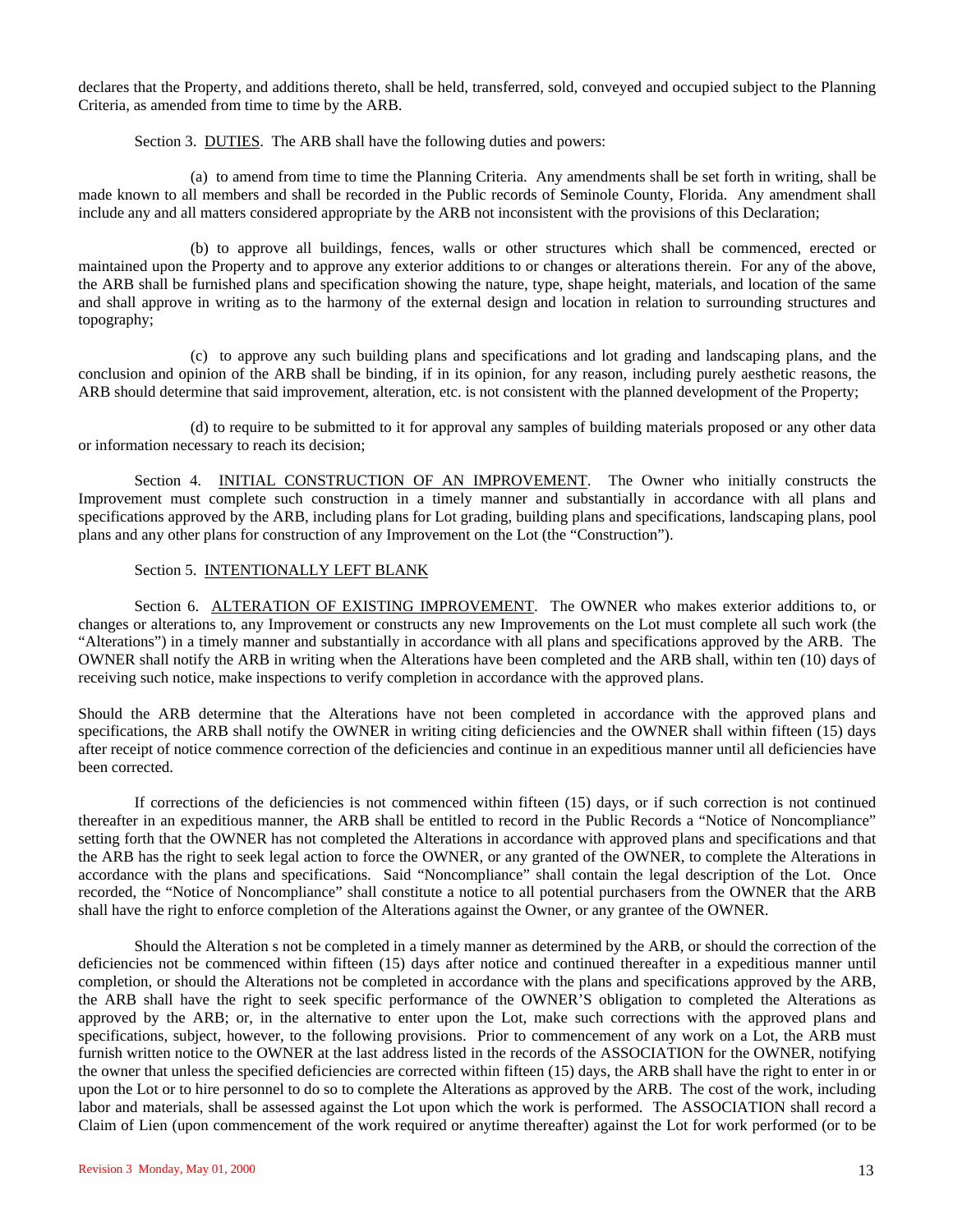performed), and it shall be a lien and obligation of the OWNER and shall become due and payable upon the recording of the Claim of Lien and shall be enforced and collected as provided in Article V hereof.

Once the ARB determine that the Alterations have been completed in accordance with the approved plans and specifications, the ARB shall issue to the OWNER a Certificate of Approval in recordable form, which shall make reference to the recorded "Notice of Noncompliance" and be executed by a majority of the members of the ARB with the corporate seal of the ASSOCIATION. The recording of the Certificate of Approval in this instance shall be conclusive evidence that the Alterations as approved by the ARB have been completed, but shall not excuse the OWNER from the requirement that the plans and specification for subsequent changes, modifications or alterations to the Improvements be submitted to and approved by the ARB prior to commencement of any work.

Section 7. SUBORDINATION OF OBLIGATION AND LIEN TO MORTGAGE. The obligations of the OWNER set forth in Section 4 hereof and any "notice of Noncompliance" recorded by the ARB as set forth in Section 6 hereof shall be absolutely subordinate, junior and inferior to the lien of any first mortgage held by an Institutional Lender, either at the time of commencement of the Construction or Alterations, or thereafter. This subordination shall not relieve the OWNER or any future OWNERS from the provisions of Sections 4 and 6.

Section 8. SUBSEQUENT "CERTIFICATION OF APPROVAL" NOT NECESSARY UNLESS "NOTICE OF NONCOMPLIANCE' RECORDED. Notwithstanding anything herein to the contrary, the provisions of Section 4 and 6 shall be applicable to initial construction of an Improvement on the Lot. After the initial construction and the recording of a "Certificate of Approval"" it will not be necessary for an OWNER to obtain and record a "Certificate of Approval" for any Alterations unless a "Notice of Noncompliance" is recorded in the Public Records in accordance with Section 6. Subsequent purchasers of an Improvement must only determine that one (1) "Certificate of Approval" has been recorded unless a "Notice of Noncompliance" is also recorded.

#### Section 9. ARCHITECTURAL REVIEW BOARD PLANNING CRITERIA.

(a) Building Type No building shall be erected, altered, placed, or permitted to remain on any Lot other than one detached single family residence of not less than 1,800 square feet of heatable living area, not to exceed 35 feet in height, a private and closed garage for not less than two nor more than four cars. Unless approved by the ARB as to use, location and architectural design, no garage, tool or storage room may be constructed separate and apart form the residence, nor can any of the aforementioned structures be constructed prior to the main residence.

(b) Layout. No foundation for an Improvement can be poured until the layout for the Improvement is approved by a member of the ARB. It is the purpose of this approval to assure that no trees are disturbed and that the Improvement is placed on the Lot in its most advantageous position.

(1) Front yards shall not be less than 25 feet in depth measured from the front property line to the front of the Improvement.

(2) Rear yards shall not be less than 30 feet in depth measured from the rear property line to the rear of the Improvement, exclusive of pool or patio.

(3) Side yards shall be provided on each side of the Improvement of not less than 10 feet from side Lot lines, except on a corner Lot, where setbacks from all streets or roads shall be a minimum of 25 feet on the side.

(c) Exterior Color/Material Plan. The ARB shall have final approval of all exterior color plan and each builder must submit to the ARB a color plan showing the color of the roof, exterior walls, shutters, trim, etc.

(d) Roofs. All roofs shall have a pitch of at lease 6/12, except two (2) story shall be 5/12. Flat roofs shall not be permitted unless approved by the ARB. Such areas where flat roofs may be permitted are Florida rooms, porches and patios. There shall be no flat roofs on the entire main body of an Improvement. The ARB shall have discretion to approve such roofs on part of the main body of an Improvement particularly if modern or contemporary in design. No built up roofs shall be permitted, except on approve flat surfaces. The composition of all pitched roofs shall be 20 year dimensional composition or other material approved by the ARB.

(e) Garages. All garages must have either a single overhead door with a minimum door width of sixteen (16) feet for a two car garage, or two (2) overhead doors each a minimum of eight (8) feet in width. Three car garages may have any combination of the above. No carports will be permitted.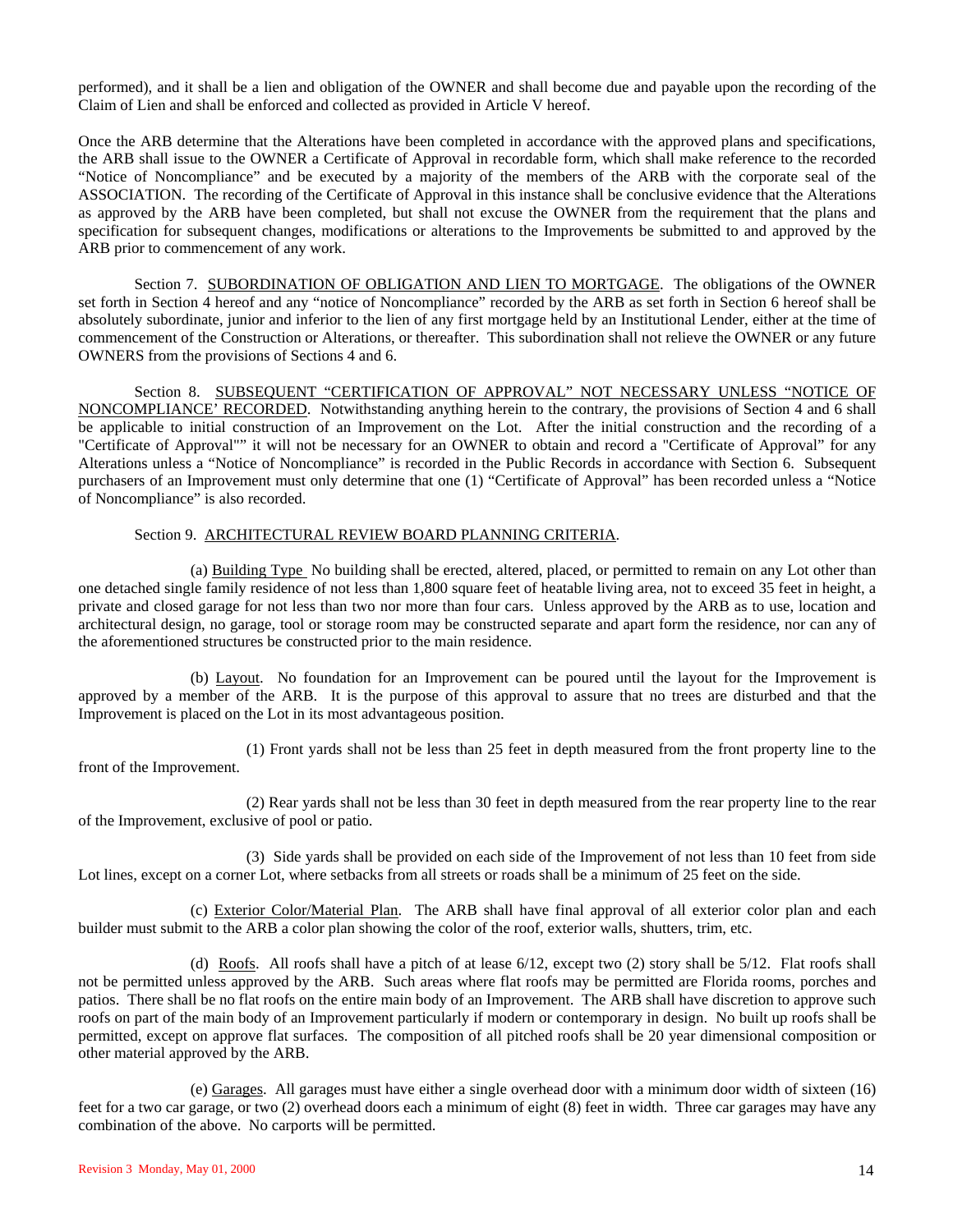(f) Driveway Constructions All dwellings shall have a paved driveway of stable and permanent construction of at least sixteen (16) feet in width at the entrance to the garage. Unless prior approval is obtained from the ARB, all driveways must be constructed of concrete. When curbs are required to be broken for driveway entrances, the curb shall be repaired in a neat and orderly fashion and in such a way as to be acceptable to the ARB.

(g) Dwelling Quality. The ARB shall have final approval of all exterior building materials. The ARB shall discourage the use of imitation brick and encourage the use of materials such as brick, stone, wood and stucco, or a combination of the foregoing.

(h) Walls, Fences and Shelters. No wall or fence shall be constructed with a height of more than six (6) feet above the ground level of an adjoining Lot, and no hedge or shrubbery abutting the Lot boundary line shall be permitted with a height of more than six (6) feet without the prior approval of the ARB. No wall or fence shall be constructed on any Lot until its height, location, design, type, composition and material shall have first been approve in writing by the ARB. The height of any wall or fence shall be measured from all existing property elevations. Chain link fences will not be permitted. Any dispute as to height, length, type, design, composition or material shall be resolved by the BOARD, whose decision shall be final. Hurricane or storm shutters may be used on a temporary basis, but shall not be stored on the exteriors of any Improvement unless approved by the ARB.

(i) Lighting. All exteriors lighting of a Lot shall be accomplished in accordance with a lighting plan in writing by the ARB.

(j) Swimming Pools and Tennis Courts. Any swimming pool or tennis court to be constructed on any Lot shall be subject to requirements of the ARB, which include but are not limited to, the following:

(1) Composition of the tennis court to be of material thoroughly tested and accepted by the industry

for such construction.

(2) There shall be no lights on a tennis court(s) of the type that would normally be used for tennis play after dark. All other lighting around a tennis court(s) shall be placed and directed that it does not unreasonably interfere with any neighbor's quite enjoyment of their Lot.

(3) No screening of pool area may stand beyond a line extended and aligned with the side walls of the Improvement unless approved by the ARB.

(4) Location and construction materials of tennis court(s) to be approved by the ARB.

(k) Temporary Structures. No structure of a temporary character, trailer, basement, tent, shack, garage, barn, or other out building shall be used on any Lot at any time as a residence either temporarily or permanently.

(l) Removal of Trees. Interviewing the building plans, the ARB shall take into account the natural landscaping such as trees, shrubs, palmettos, and encourage the builder to incorporate them in his landscaping plan. No trees of six inches in diameter at one foot above natural grade can be cut or removed without approval of a member of the ARB, which approval may be given when such removal is necessary for the construction of an Improvement.

(m) Landscaping. A landscaping plan for each Lot must be submitted to and approved by the ARB prior to the commencement of construction of any Improvement on that Lot. The landscape installation must be completed prior to occupancy of the Improvement. After occupancy of the Improvement, any material modification of the landscaping plan must be approve by the ARB. After occupancy the landscaping on each Lot must be maintained to the standard at the time of installation. All lawns must be mowed to the general level of other lawns in BRANTLEY PLACE. Sodding must be improved St. Augustine grass (unless specifications changed in writing by the ARB) and will be required on all yards. The entire yard, front, side and rear must be sodded. Each Improvement must have shrubs on front yard. No garden for the growing of food products, such as but not limited to corn, tomatoes, strawberries, etc, will be allowed.

(n) Irrigation. The entire yard (front, side and rear) must be irrigated by a sprinkler system approved by the ARB. Irrigation must be provided to the edge of the pavement located within the public right of way. No irrigation system may use a well for water unless filter is attached to the well pump to keep staining or discoloration which occurs must be removed or painted over immediately.

 $\alpha$  Revision 3 Monday, May 01, 2000 15 (o) Air Conditioning and Heating Equipment. All air conditioning and heating units shall be shielded and hidden so that they shall not be readily visible from any adjacent Street or Lot. Wall air conditioning units may be permitted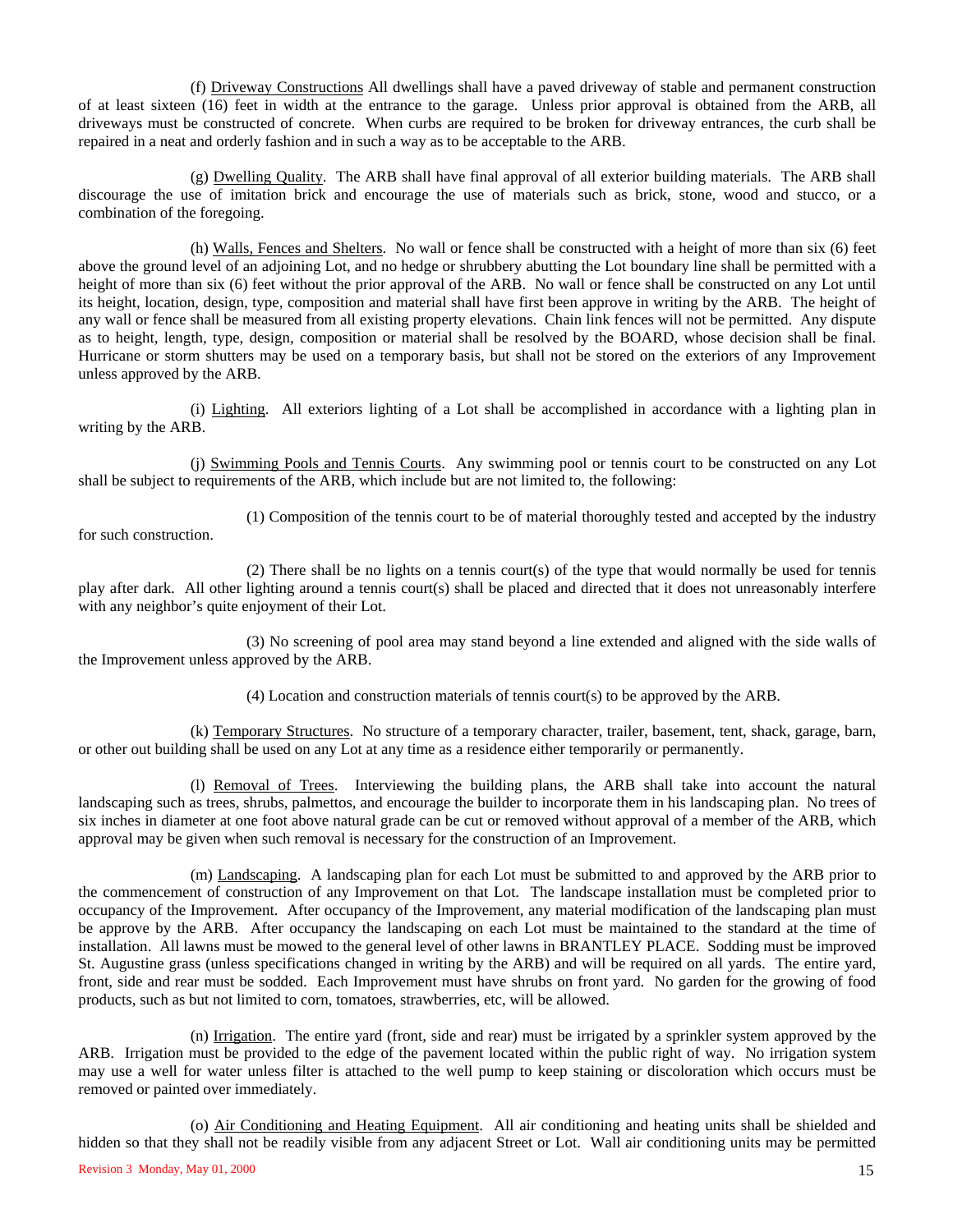only upon the prior written approval of the ARB. No window air conditioning units shall be permitted. Landscaping shall be an approved shield.

(p) Mailboxes No mail box or paper box or other receptacle of any kind for use in the delivery of mail or newspaper or magazines or similar material shall be erected on any Lot unless and until the size, location, design and type of material for said boxes or receptacles shall have been approved by the ARB. If and when the United States mail service of the newspaper or newspapers involved shall indicate a willingness to make delivery to wall receptacles attached to the Improvement, each OWNER, on the request of the ARB, shall replace the boxes or receptacles previously employed for such purpose with wall receptacles attached to the Improvement.

(q) Windows. No casement windows shall be permitted.

(r) Utility Connections. All connections for all utilities including, but not limited to, water, sewer, electricity, gas, telephone and television shall be run underground from the proper connecting points to the Improvement in such manner to be acceptable to the governing utility authority.

### ARTICLE VII

### ENFORCEMENT OF NONMONETARY DEFAULTS

Section 1. NON-MONETARY DEFAULTS. In the event of a violation by any MEMBER or OWNER (other than the nonpayment of any Assessment, Special Assessment or other monies) of any of the provisions of this Declaration (including the Planning Criteria), or the Governing Documents, the ASSOCIATION shall notify the MEMBER or OWNER of the violation, by written notice. If such violation is not cured as soon as practicable and in any event within seven (7) days after the receipt of such written notice, or if the violation is not capable of being cured within such seven (7) day period, if the MEMBER or OWNER fails to commence and diligently proceed to completely cure as soon as practical, the ASSOCIATION may, at its option:

(a) Specific Performance. Commence an action to enforce the performance on the part of the MEMBER or OWNER, or for such equitable relief as may be necessary under the circumstances, including injunctive relief: and/of

(b) Damages. Commence an action to recover damages; and/or

(c) Corrective Action. Take any and all action reasonable necessary to correct such violation, which action may include, but is not limited to, removing any building or Improvement for which architectural approval has not been obtained, or performing any maintenance required to be performed by this Declaration, including the right to enter upon the Lot to make such corrections or modifications as are necessary, or remove anything in violation of the provisions of this Declaration of the Planning Criteria; and/or

(d) Expenses. All expenses incurred by the ASSOCIATION in connection with the correction of any violation, or the commencement of any action against any OWNER, including administrative fees and costs and reasonable attorneys' fees and costs, and attorneys' fees and costs incurred on the appeal of any lower court decision, shall be a Special Assessment assessed against the applicable OWNER, and shall be due upon written demand by the ASSOCIATION and collectible as any other Special Assessment under this Article or Article IV.

Section 2. No Waiver. The failure of the ASSOCIATION to enforce any right, provision, covenant or condition which may be granted by this Declaration or the Governing Documents shall not constitute a waiver of the right of the ASSOCIATION to enforce such right, provisions, covenant or condition in the future.

Section 3. Rights Cumulative. All rights, remedies and privileges granted to the ASSOCIATION pursuant to any terms, provisions, covenants or conditions of this Declaration of the Governing Documents shall be deemed to be cumulative, and the exercise of any one or more shall neither be deemed to constitute an election of remedies, no shall it preclude the ASSOCIATION thus exercising the same from executing such additional remedies, rights or privileges as may be granted or as it might have by law.

Section 4. ENFORCEMENT BY OR AGAINST OTHER PERSONS. In addition to the foregoing, this Declaration may be enforced by the ASSOCIATION, by any procedure at low or in equity against any person violation or attempting to violate any provision herein, to restrain such violation, to require compliance with the provisions contained herein, to recover damages, or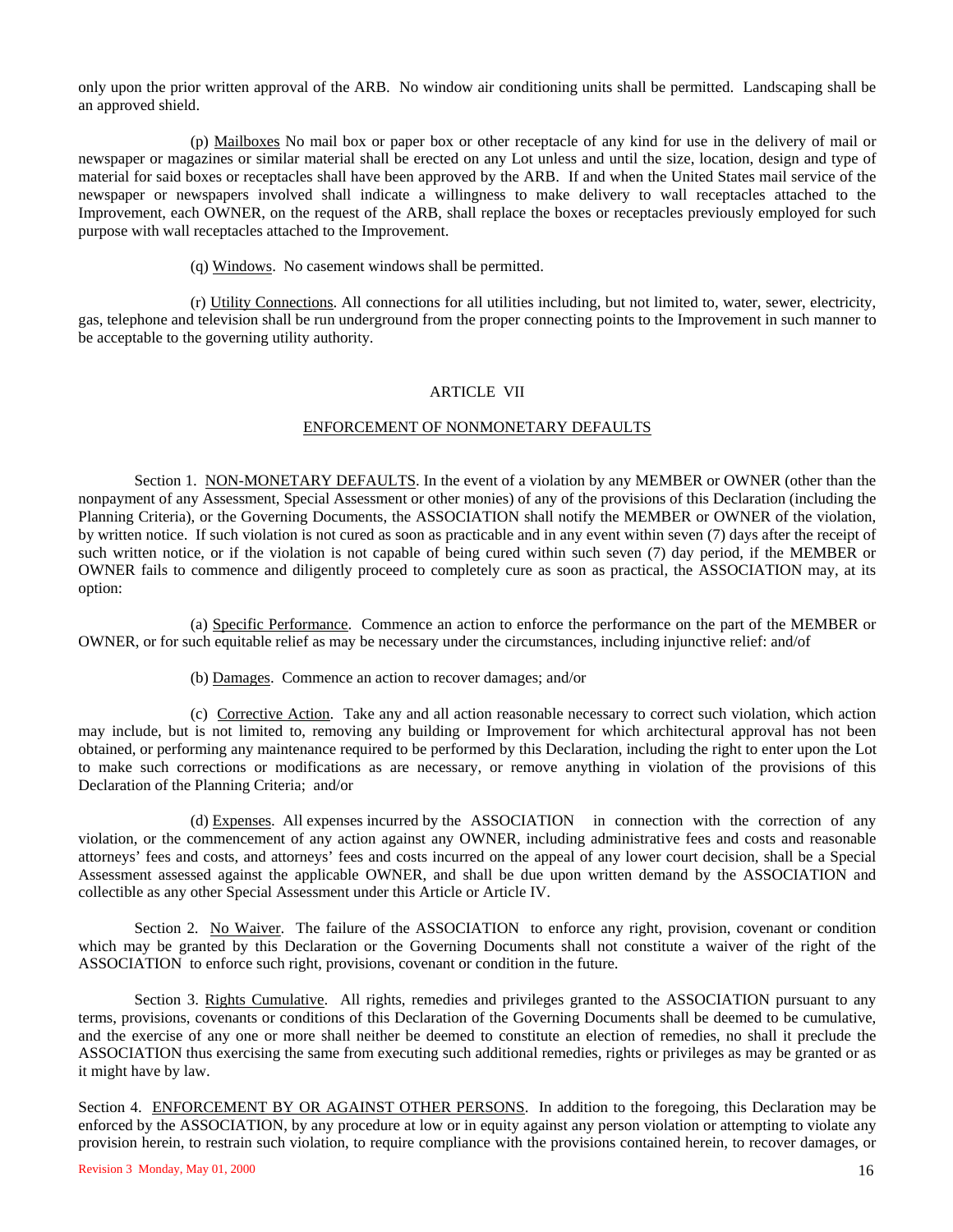to enforce any lien created herein. The expense of any litigation to enforce this Declaration shall be borne by the Person against whom enforcement is sought, provided such proceeding results in a finding that such Person was in violation of this Declaration. In addition to the foregoing, any OWNER shall have the right to bring an action to enforce this Declaration against any Person violations or attempting to violate any provision herein, to restrain such violation or to require compliance with the provisions contained herein, but no OWNER shall be entitled to recover damages or to enforce any lien created herein as a result of a violation or failure to comply the provisions contained herein by any Persons. The prevailing party in any such action shall be entitled to recover its reasonable attorneys' fees and costs, including reasonable attorneys' fees and cost incurred on the appeal of any lower court decision. The St. Johns River Water Management District shall have the right to enforce by a proceeding at law or in equity, the provisions contained in this Declaration which relate to the maintenance, operation and repair of the surface Stormwater Management System.

Section 5. CERTIFICATION AS TO DEFAULT. Upon request by any MEMBER, or OWNER, or an Institution Lender holding a mortgage encumbering any Lot, the ASSOCIATION shall execute and deliver a written certificate as to whether or not such MEMBER or OWNER is in default with respect to compliance with the terms and provisions of this Declaration.

#### ARTICLE VIII

#### INDEMNIFICATION

Section 1. INDEMNIFICATION OF OFFICERS, MEMBERS OF THE BOARD OR AGENTS. The ASSOCIATION SHALL INDEMNIFY ANY Person who was or is a party or is threatened to be made a party, to any threatened, pending or contemplated action, suit or proceeding, whether civil, criminal, administrative or investigative, by reason of the fact that he is or was a member of the BOARD, employee, Officer or agent of the ASSOCIATION, against expenses (including attorneys' fees and appellate attorney's fees), judgements, fines and amounts paid in settlement actually and reasonable incurred by him in connection with such action, suit or proceeding if he acted in good faith and in a manner he reasonable believed to be in, or not opposed to the best interest of the ASSOCIATION; and, with respect to any criminal action or proceeding, if he had no reasonable cause to believe his conduct was unlawful; or matter as to which such Person shall have been adjudged to be liable for gross negligence or willful misfeasance or malfeasance in the performance of his duties to the ASSOCIATION unless and only to the extend that the court in which such action or suite was brought shall determine, upon application, that despite the adjudication of liability, but in view of all the circumstances of the case, such person is fairly and reasonable entitled to indemnity for such expenses which such court shall deem proper.. The termination of any action, suit or proceeding by judgement, order, settlement conviction, or upon a plea of nolo contendere or its equivalent, shall not, in and of itself, create a presumption that the Person did not act in good faith and in a manner which he reasonable believed to be in, or not opposed to, the best interest of the ASSOCIATION; and with respect to any criminal action or proceeding, that he had no reasonable cause to believe that his conduct was unlawful.

(a) to the extent that a member of the BOARD, Officer, employee or agent of the ASSOCIATION is entitled to indemnification by the ASSOCIATION in accordance with this Article VIII, he shall be indemnified against expenses (including attorneys' feed and appellate attorneys' fees) actually and reasonable incurred by him in connection therewith.

(b) Expenses incurred in defending a civil or criminal action, suite or proceeding shall be paid by the ASSOCIATION in advanced of the final disposition of such action, suit or preceding upon receipt of an undertaking by or on behalf of the member of the BOARD, Officer, employee or agent of the ASSOCIATION to repay such amount unless it shall ultimately be determined that he is entitled to be indemnified by the ASSOCIATION as authorized in this Article.

(c) The indemnification provided by this Article shall not be deemed exclusive of any other rights to which those seeking indemnification may be entitled under the laws of the State of Florida, any Bylaw, agreement, vote of MEMBERS otherwise. As to action taken in an official capacity while hoarding office, the indemnification provided by this article shall continue as to a Person who has ceased to be a member of the BOARD, Officer, employee or agent of the ASSOCIATION shall insure to the benefit of the heirs, executors and administrators of such a Person.

(d) The ASSOCIATION shall have the power to purchase and maintain insurance on behalf of any Person who is or was a member of the BOARD. Officer, employee or agent of the ASSOCIATION, or is or was serving at the request of the ASSOCIATION as a member of the BOARD, Officer, employee or agent of another corporation, partnership, joint venture, trust or other enterprise, against any liability asserted against him in incurred by him in any such capacity, as arising out of his status as such, whether or not the ASSOCIATION should have the power to indemnify him against such liability under the provisions of this Article.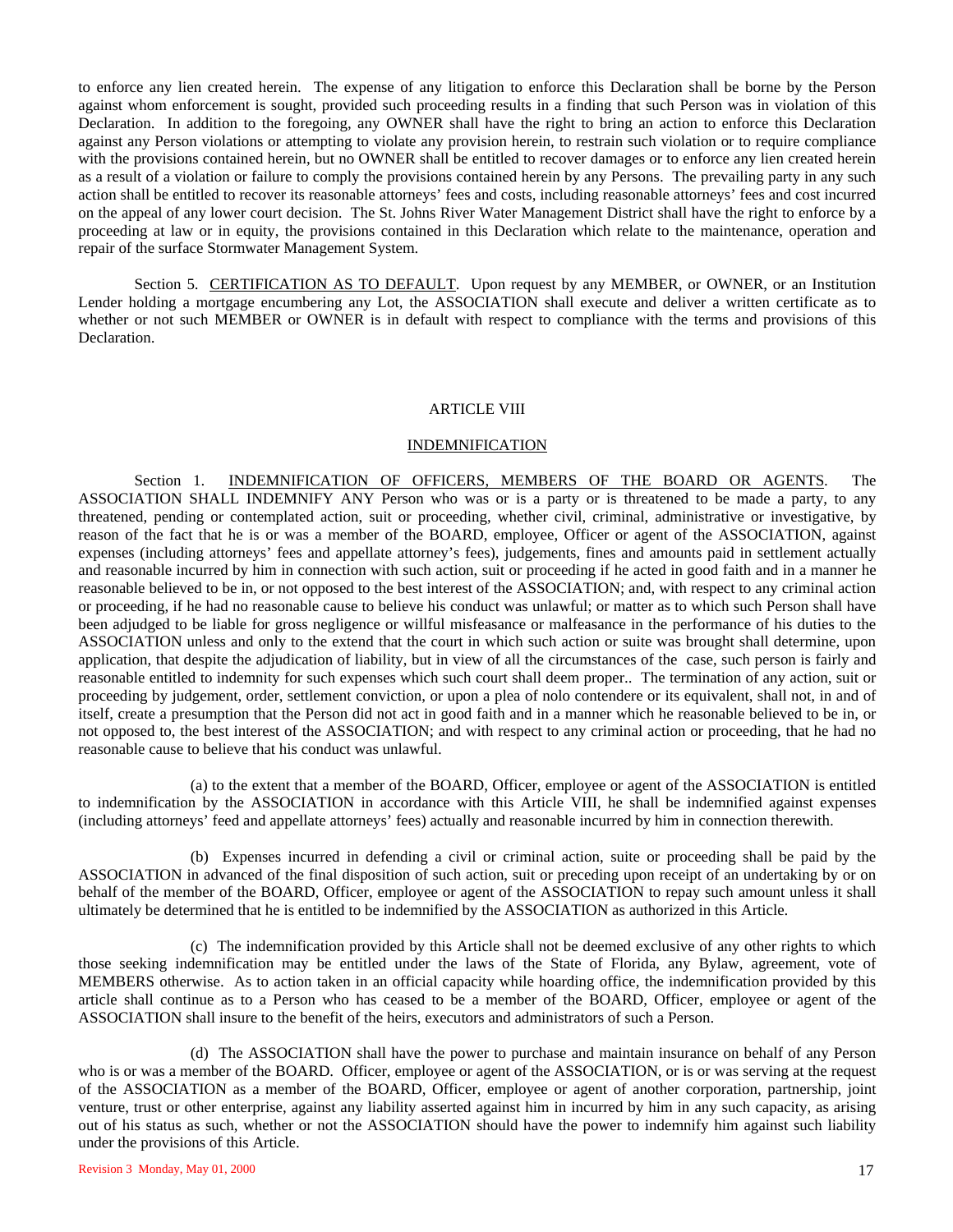#### ARTICLE IX

#### RESTRICTIVE COVENANTS

The Property shall be subject to the following Restrictions, reservations and conditions, which shall be binding upon each and every OWNER who shall acquire hereafter a Lot or any portion of the Property, and shall be binding upon their respective heirs, personal representatives, successors and assigns.

Section 1. MINING OR DRILLING. There shall be no mining quarry or drilling for minerals, oil, gas or otherwise undertaking within any portion of the Property. Excepted from the foregoing shall be activities of the ASSOCIATION, or any assignee of the ASSOCIATION, in dredging the water areas, creating land areas from water areas or creating, excavating or maintaining drainage or other facilities or easements, the installation of wells or pumps in compliance with applicable government requirements, or for sprinkler systems for any portion of the Property.

Section 2. CLOTHES DRYING AREA. No portion of the Property shall be used as a drying or hanging area for laundry of any kind unless approved in writing by the ASSOCIATION.

Section 3. ANTENNAS, AERIALS, DISC AND FLAGPOLES. No outside antennas, antenna poles, antenna masts, satellite television reception devices, electronic devices, antenna towers or citizen band (CB) or amateur band (ham) antennas shall be permitted except as approved in writing by the ASSOCIATION. A flagpole for display of the American flag or any other flag shall be permitted only if first approved in writing by the ASSOCIATION, both as to its design, height, location and type of flag. No flagpole shall be used as an antenna.

Section 4. STATUES/WINDMILLS/FOUNTAINS. No statues, windmills, fountains, or similar items will be allowed which are visible from any Street or neighboring Improvement.

Section 5. GAMES AND PLAY STRUCTURES. All basketball backboards and any other fixed games and play structures shall be located at the side or rear of the Improvement, or on the inside portion of the corner lots within the set back lines. Tree house or platforms of a like kind or nature shall not be constructed on any part of the Lot located in front of the rear lines of the Improvement constructed thereon or within any setback line.

Section 6. LITTER. In order to preserve the beauty of the Property, no garbage, trash, refuse of rubbish shall be deposited, dumped or kept upon any part of the Property except in closed containers, dumpsters or other garbage collection facilities deemed suitable by the ASSOCIATION. All contains, dumpsters and other garbage collection facilities shall be screened, to the extent reasonable under the circumstances, from view from outside the Lot upon which same are located and kept in a clean condition with no noxious or offensive odors emanating therefrom.

Section 7. SUBDIVISION OR PARTITION. No portion of the Property shall be subdivided except with the ASSOCIATION'S prior written consent.

Section 8. CASUALTY DESTRUCTION TO IMPROVEMENTS. In the event an Improvement is damaged or destroyed by casualty, hazard or other loss, than, within a reasonable period of time after such incident the OWNER thereof shall either commence to rebuild or repair the damaged Improvement and diligently continue such rebuilding or repair activities to completion or, upon a determination by the OWNER that the Improvement will not be repaired or replaced promptly, shall clear the damaged Improvement and grass over the landscape such Lot in a sightless manner consistent with the ASSOCIATION'S plan for beautification of the Property. A destroyed Improvement shall only be replaces with an Improvement of an identical size, type and elevation as that destroyed unless the prior written consent of the ARB is obtained.

Section 9. COMMON PROPERTY. Nothing shall be stored, constructed within or removed from the Common Property, except with the prior written approval of the BOARD.

Section 10. INSURANCE RATES. Nothing shall be done or kept on the Common Property which shall increase the insurance rates of the ASSOCIATION without prior written consent of the BOARD.

Section 11. PETS, LIVESTOCK AND POULTRY. No animals, livestock or poultry of any kind shall be raised, bred or kept within the Property, other than household pets provided they are not kept, bred or maintained for any commercial purpose, and provided that they do not become a nuisance or annoyance to any other OWNER. No pet shall be allowed outside a Lot except on a leash. No pets shall be permitted to place or have excretions on any portion of the Property other than the Lot of the owner of the pet unless the owner of the pet physically removes any such excretions from that portion of the Property.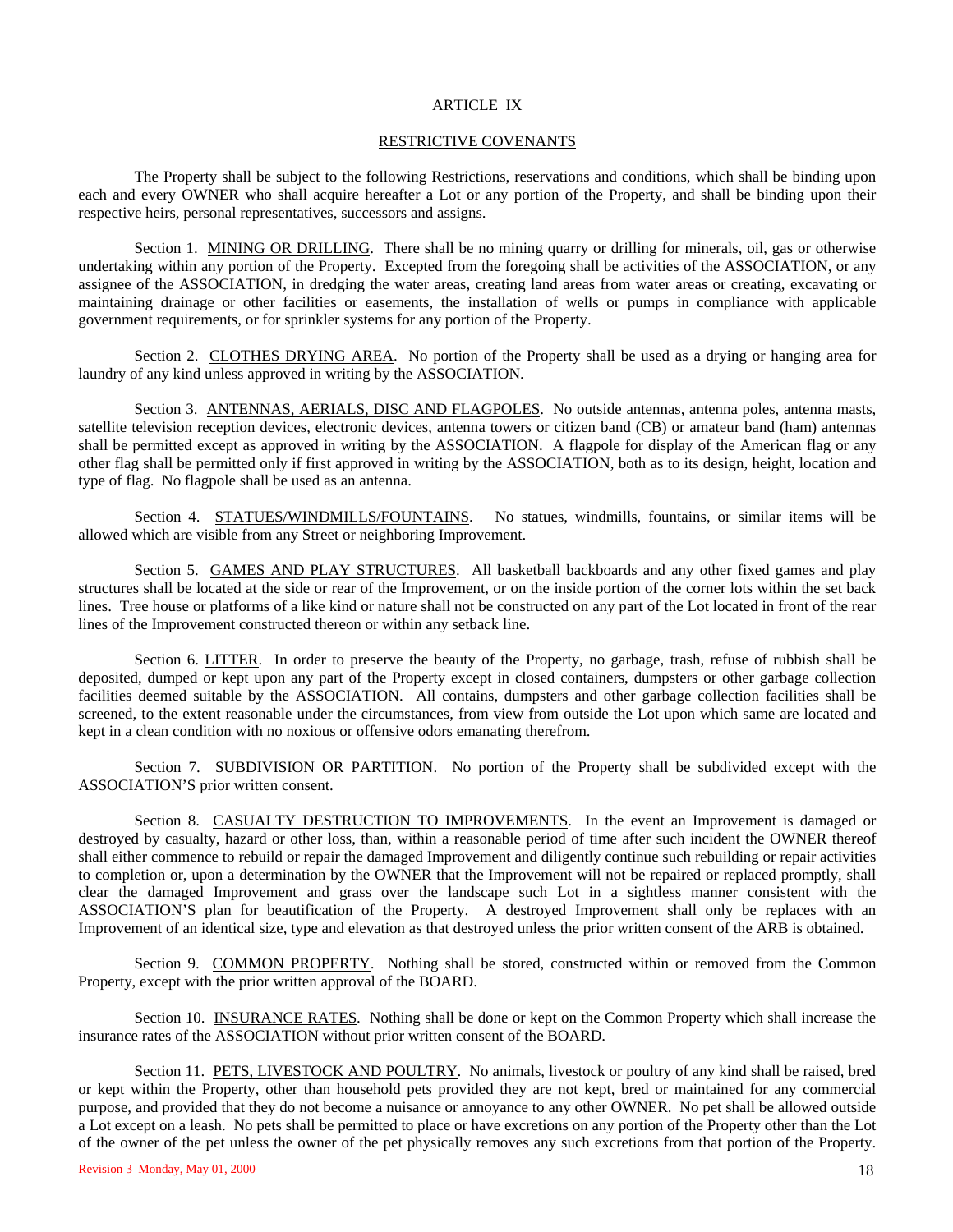For purposes hereof, "household pets" shall mean dogs, cats, domestic birds and fish. Pets shall also be subject to applicable Rules and Regulations of the ASSOCIATION and their owners shall be held accountable for their actions.

Commercial activities involving pets shall not be allowed. The ASSOCIATION may establish limits on the number and kind of pets that may be kept or permitted to be kept on any Lot.

Section 12. SIGNS. No sign, including "for sale" or "for rent", freestanding or otherwise installed, shall be erected or displayed to the public view on any Lot.

Section 13. GARBAGE CONTAINERS, OIL AND GAS TANKS, POOL EQUIPMENT, OUTDOOR EQUIPMENT. All garbage and trash containers, oil tanks, bottled gas tanks, and swimming pool equipment and housing must be underground or placed in a fenced- in or walled-in areas or landscaped areas so that they are not visible from any adjoining Lot or any Street. Adequate landscaping shall be installed and maintained by the OWNER. No Lot shall be used or maintained as a dumping grounds for rubbish, trash or other waste. There shall be no burning of trash or any other waste materials, except within the confines of an incinerator, the design and location of which shall be approved by the ARB.

Section 14. SOLAR COLLECTORS. Solar collectors shall not be permitted without the prior written consent of the ARB. Any approval of the ARB shall require that the solar collectors be so located on the Lot that they are not visible from any street and that their visibility from surrounding Lots is restricted.

Section 15. MAINTENANCE OF THE PROPERTY. In order to maintain the standards of BRANTLEY PLACE, no weeds, underbrush or other unsightly growth shall be permitted to grow or remain upon any portion of the Property, and no refuse or unsightly objects shall be allowed to be placed or permitted to remain anywhere thereon. All Improvements shall be maintained in their original condition as approved by the ARB. All lawns, landscaping and sprinkler systems shall be kept in good, clean, neat and attractive condition. If an OWNER has failed to maintain a Lot as aforesaid to the satisfaction of the ASSOCIATION, the ARB, the ASSOCIATION shall give such OWNER written notice of the defects (which written notice does not have to be given in the case of an emergency, in which event, the ASSOCIATION may without any prior notice directly remedy the problem). Upon the OWNER'S failure to make such improvements or corrections as may be necessary within fifteen (15) days of mailing of written notice, the ASSOCIATION may enter upon such property and make such Improvements or corrections as may be necessary, the cost of which may be paid initially by the ASSOCIATION. If the OWNER fails to reimburse the ASSOCIATION for any payment advanced, plus administrative and legal costs and fees, plus interest on all such amounts at the highest interest rate allowed by laws of Florida, within fifteen (15) days after requested to do so by the ASSOCIATION, the ASSOCIATION shall levy a Special Assessment against the Lot as provided in Article V. Such entry by the ASSOCIATION or its agents shall not be a trespass.

Section 16. VEHICLES AND RECREATIONAL EQUIPMENT. No truck or commercial vehicle, or Mobil home, motor home, house trailer or camper, boat, boat trailer or other recreational vehicle or equipment, horse trailer or vans, or the like, including disabled vehicles, shall be permitted to be parked or to be stored at any place on any portion of the Property unless they are parked within a garage. This prohibition on parking shall not apply to temporary parking of trucks and commercial vehicles used for pick-up, delivery and repair and maintenance of a Lot. No on-street parking shall be permitted unless for special events approved in writing by the ASSOCIATION.

Any such vehicle or recreational equipment parked in violation of these or other regulations adopted by the ASSOCIATION may be towed by the ASSOCIATION at the sole expense of the owner of such vehicle or recreational equipment if (i) it remains in violation for a period of twenty-four (24) consecutive hours or (ii) it remains in violation for a period of forty-eight (48) nonconsecutive hours in seven (7) day period. The ASSOCIATION shall not be liable to the owner of such vehicle or recreational equipment for trespass, conversion or otherwise, nor guilty of any criminal act by reason of such towing and neither its removal of failure of the owner of such vehicle or recreational equipment to receive any notice of said violation shall be grounds for relief of any kind.

Section 17. REPAIRS. No maintenance or repairs shall be performed on any vehicles upon any portion of the Property except in emergency situation. Notwithstanding the forgoing, all repairs to disabled vehicles within the Property must be completed within two (2) hours from its immobilization or the vehicle must be removed.

Section 18. PROHIBITED STRUCTURES. No structure of a temporary character including, but not limited to, trailer, tent, shack, shed, barn, tree house or out building shall be parked or erected on the Property at any time without the express written permission of the ARB.

Section 19. UNDERGROUND UTILITY LINES. All electric, telephone, gas and other utility lines must be installed underground.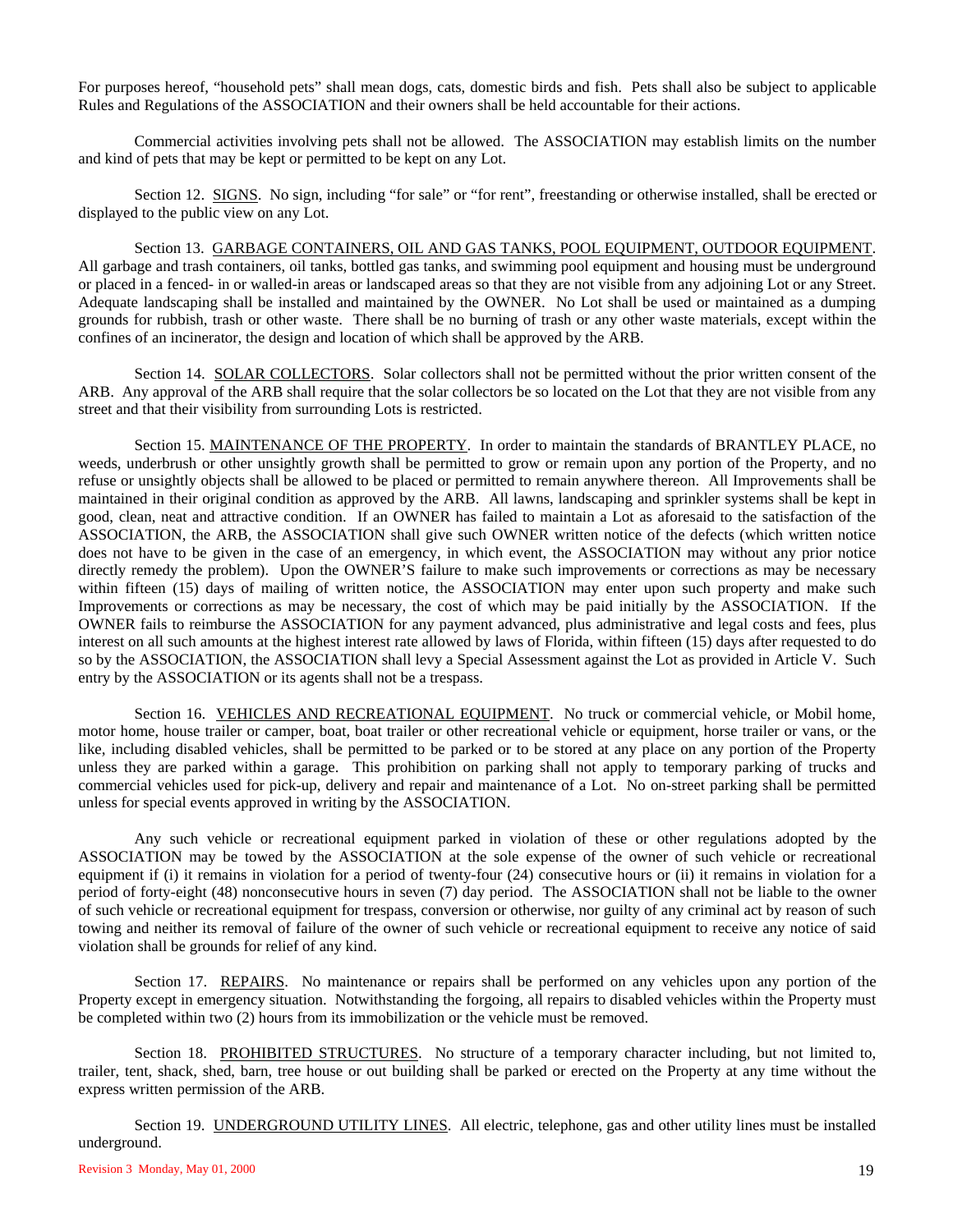Section 20. NUISANCES. No obnoxious, unpleasant, unsightly or offensive activity shall be carried on, nor may anything be done, which can be reasonable construed to constitute a nuisance, public or private in nature. Any questions with regard to the interpretation of this Section shall be decided by the BOARD, whose decision shall be final.

Section 21. COMPLIANCE WITH DOCUMENTS. Each OWNER (including each Resident) and his family members, guests, invitees; lessees and their family members, guests, invitees; and his or it's tenants, licensees, guests, invitees and sub-tenants shall be bound and abide by this Declaration. The conduct of the foregoing parties shall be considered to be the conduct of the OWNER responsible for, or connected in any manner with, such individual's presence within BRANTLEY PLACE. Such OWNER shall be liable to the ASSOCIATION for the cost of any maintenance, repair or replacement of any real or personal property rendered necessary by his act, neglect or carelessness, or by that of any other of the foregoing parties (but only to the extend that such expense is not met by the proceeds of insurance carried by the ASSOCIATION) which shall be paid for by the OWNER as a Special Assessment as provided in Article VI. Failure of an OWNER to notify any Person of the existence of the covenants, conditions, restrictions, and other provisions of this declaration shall not in any way act to limit or divest the right to enforcement of these provisions against the OWNER or such Person.

Section 22. OTHER RESTRICTIONS. The ARB shall have the authority, as herein above expressed, from time to time to include within its promulgated residential planning criteria other restrictions as it shall deem appropriate. Said restrictions shall be governed in accordance with the criteria herein above set forth for residential planning criteria promulgated by the ARB. However, once the ARB promulgates certain restrictions, same shall become as binding and shall be given the same force and effect as the restrictions set forth herein until the ARB modifies or changes restrictions set forth by the ARB.

Section 23. NO IMPLIED WAIVER. The failure of the ASSOCIATION to the object to an OWNER'S or other party's failure to comply with these Covenants or any other Governing Documents (including any rules and Regulations promulgated) shall in no event be deemed a waiver by the ASSOCIATION, or any other Person having an interest therein, of that OWNER'S or other party's requirement and obligations to abide by these Covenants.

Section 24. IMPOSITION OF FINES FOR VIOLATIONS. It is acknowledged and agreed among all OWNERS that a violation of any of the provisions of this Article IX by an OWNER or Resident may impose irreparable harm to the other OWNERS or Residents. All OWNERS agree that a fine not to exceed One Hundred and No/100 Dollars (\$100.00) per day may be imposed by the ASSOCIATION for each day a violation continues after notification by the ASSOCIATION. All fines levied shall be paid within fifteen (15) days after mailing of notice of the fine. If not paid within said fifteen (15) days the amount of such fine shall accrue interest at the highest interest rate allowed by the lows of Florida, and shall be treated as a Special Assessment as provided in Article VI.

#### ARTICLE X

#### MISCELLANEOUS PROVISIONS

Section 1. ASSIGNMENT OF RIGHTS AND DUTIES TO ASSOCIATION. It is understood that the ASSOCIATION has been formed as a property owners association in order to effectuate the proper development, operation and management of the Property. Wherever herein the ASSOCIATION is given the right, the duty or the obligation to approve, enforce, waive, collect, sue, demand, give notice or take any other action or grant any relief or perform any task, such action may be taken by the ASSOCIATION. All rights, duties and obligations shall be administered sole by the ASSOCIATION in accordance with procedures set forth herein and in the Governing Documents.

Section 2. WAIVER. The failure of the ASSOCIATION to insist upon the strict performance of any provision of this Declaration shall not be deemed to be a waiver of such provision unless the ASSOCIATION has executed a written waiver of the provision. Any such written waiver of any provision of this Declaration by the ASSOCIATION may be canceled or withdrawn at any time by the party giving the waiver.

Section 3. COVENANTS TO RUN WITH THE TITLE TO THE LAND. This Declaration and the Covenants, as amended and supplemented from time to time as herein provided, shall be deemed to run with the title to the land, and shall remain in full force and effect until terminated in accordance with the provisions set out herein.

Section 4. TERM OF DECLARATION. All of the foregoing covenants, conditions, reservations and restrictions shall run with the land and continue and remain in full force and effect as all times as against all OWNERS, their successors, heirs or assigns, regardless of how the OWNERS acquire title, for a period of fifty (50) year period, unless sooner terminated as provided above, these covenants, conditions, reservations and restrictions shall be automatically extended for a successive periods of ten (10) years each, until a majority of the votes of the entire membership of the ASSOCIATION execute a written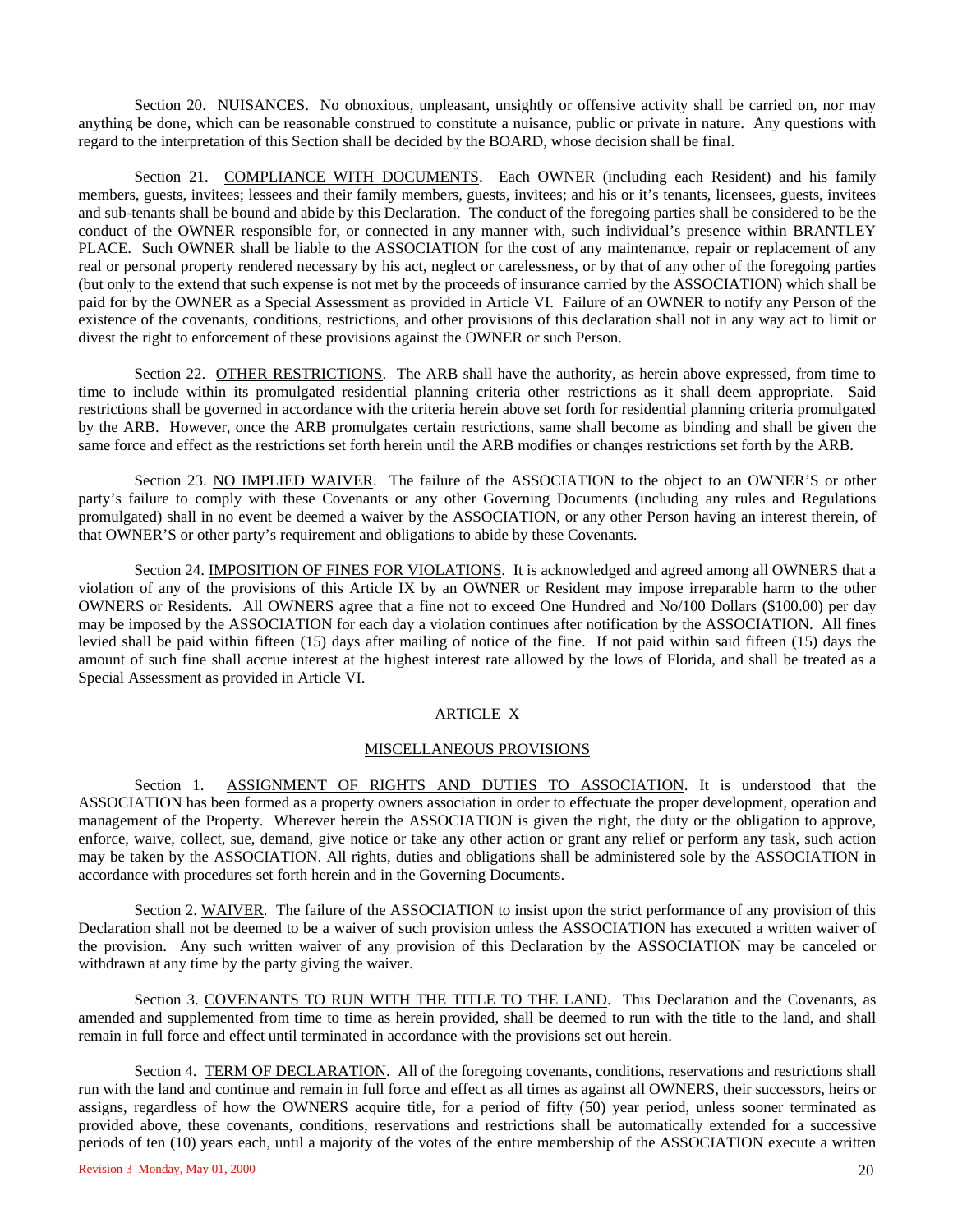instrument declaring a termination of this Declaration and such termination is approved in the Public Records of Seminole County, Florida, provided, however, that any such instrument of termination is approved by Seminole County. Any termination of this Declaration shall be effective on the date the instrument, of termination is recorded in the Public Records of Seminole County, Florida. ALL of the foregoing covenants, conditions, reservations and restrictions shall run with the land and continue and remain in full force and effect as all times as against all OWNERS, their successors, heirs or assigns, regardless of how OWNERS acquire title, for a period of fifty (50) year period, unless sooner terminated as provided above, these covenants, conditions, reservations and restrictions shall be automatically extended for successive periods of ten (10) years each, until a majority of the votes of the entire membership of the ASSOCIATION execute a written instrument declaring a termination of this Declaration and such termination is approved by Seminole County. Any termination of this Declaration shall be effective on the date the instrument, of termination is recorded in the Public Records of Seminole County, Fluorides.

Section 5. AMENDMENTS OF THIS DECLARATION. This Declaration may be amended at any time upon the approval of at least two-thirds (2.3) of the member of the BOARD as evidenced by the recordation of an amendatory instrument executed by the President and Secretary of the ASSOCIATION.

"Notwithstanding the above rights to amend this Declaration, any amendment to this Declaration which alters the Stormwater Management System, beyond maintenance in its original condition, including the water management portions of the Common Property, must have the Prior approval of the St. Johns River Water Management District."

Section 6. DISPUTES. In the event there is any dispute as to the interpretation of this Declaration or whether the use of the Property or any portion thereof complies with this Declaration, such dispute shall be referred to the BOARD. A determination by the BOARD with respect to any dispute shall be final ban binding on all parties concerned.

Section 7. GOVERNING LAW. The construction, validity and enforcement of this Declaration shall be determined according to the laws of the State of Florida. The venue of any action or suit brought in connection with this Declaration shall be in Seminole County, Florida.

Section 8. INVALIDATION. The invalidation of any provision or provisions of this Declaration by lawful court order shall not affect or modify any of the other provisions of this Declaration, which other provisions shall remain in full force and effect.

Section 9. USAGE. Whenever used herein, the singular number shall include the plural and the plural and the singular, and the use of any gender shall include all genders.

Section 10. CONFLICT: REAFFIRMATION. This Declaration shall take precedence over conflicting provisions in the Articles or Incorporation and Bylaws of the ASSOCIATION AND THE Articles of Incorporation shall take precedence over the Bylaws.

Section 11. NOTICE. Any notice required to be sent to any MEMBER or OWNER under the provisions of this Declaration shall be deemed to have been properly sent when mailed, postpaid, to the last known address of the person who appears as MEMBER or OWNER on the records of the ASSOCIATION at the time of such mailing.

Section 12. FHA/VA APPROVAL. Until the Turnover Date, as herein above defined, the following actions will require the prior approval of the Federal Housing Administration ("FHA") or the Veterans Administration ("VA"): Annexation of additional properties, dedication of Common Property and any amendment of this Declaration.